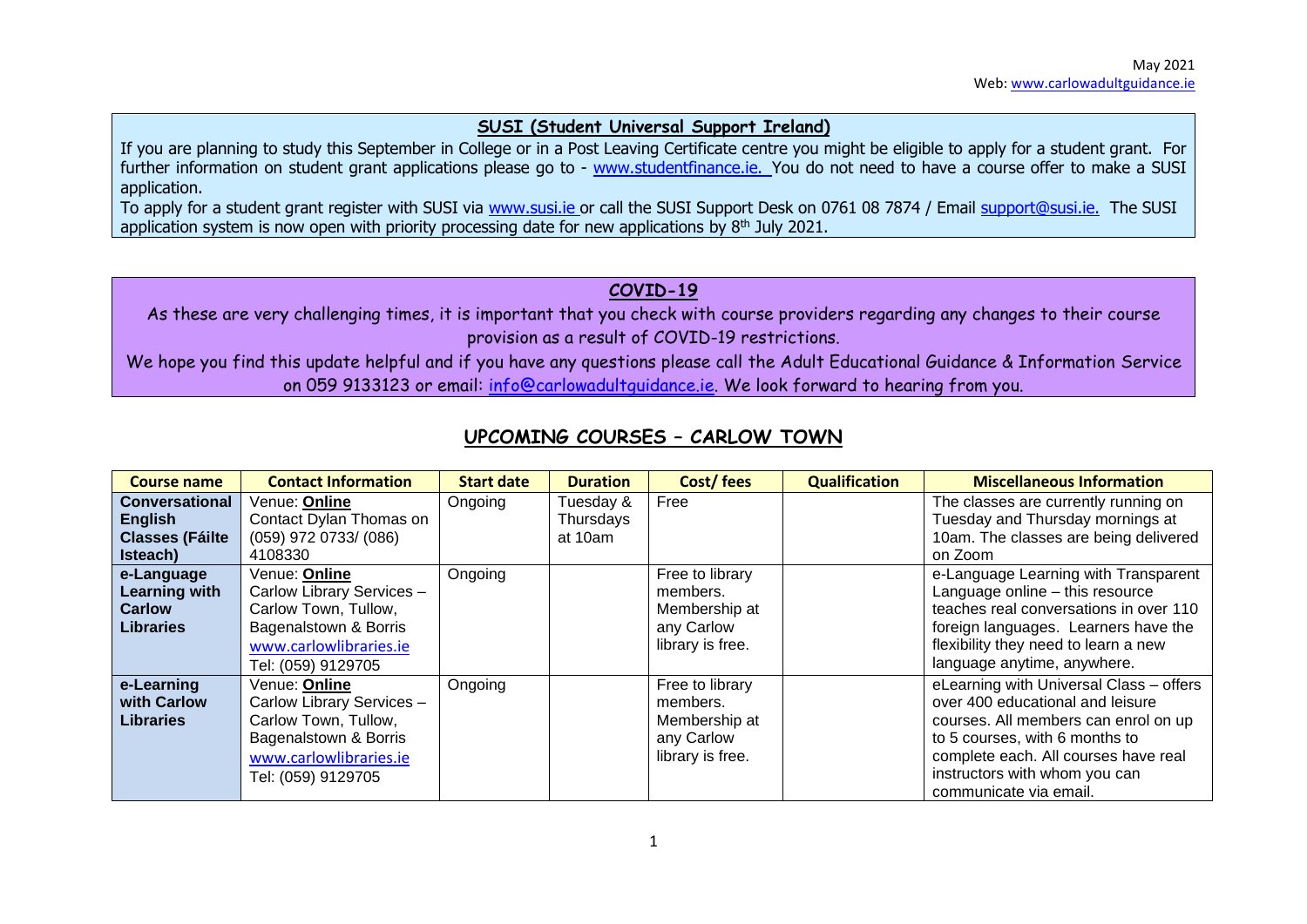May 2021 Web[: www.carlowadultguidance.ie](http://www.carlowadultguidance.ie/)

| e-College -<br><b>SOLAS Online</b><br><b>Courses</b>                                                                   | Venue: Online<br>E-College<br>Tel: 1800 855831<br>E: ecollegeinfo@solas.ie<br>Web: www.ecollege.ie                                      | Continuous | Varies $-$<br>depending<br>on the<br>course              | These courses<br>are temporarily<br>being made<br>available free of<br>charge to those<br>impacted by<br>Covid-19<br>containment<br>measures | All courses result<br>in industry<br>certification such<br>as Microsoft to<br>Adobe to many<br>more. Varies-<br>depending on the<br>course | Courses available in the following<br>areas:<br><b>Business</b><br>$\bullet$<br><b>Computer Programming</b><br>$\bullet$<br>Data Science<br>$\bullet$<br><b>Databases</b><br>$\bullet$<br><b>IT Professional</b><br>$\bullet$<br><b>Office Productivity</b><br>$\bullet$<br>Web and Graphic Design<br>$\bullet$                                                                                                                                                                                                    |
|------------------------------------------------------------------------------------------------------------------------|-----------------------------------------------------------------------------------------------------------------------------------------|------------|----------------------------------------------------------|----------------------------------------------------------------------------------------------------------------------------------------------|--------------------------------------------------------------------------------------------------------------------------------------------|--------------------------------------------------------------------------------------------------------------------------------------------------------------------------------------------------------------------------------------------------------------------------------------------------------------------------------------------------------------------------------------------------------------------------------------------------------------------------------------------------------------------|
| Reading,<br><b>Writing, Maths</b><br>& Technology<br><b>Courses</b>                                                    | Venue: Online<br>National Adult Literacy<br>Agency<br>https://courses.nala.ie<br>Freephone: 1800 202065                                 | Continuous | Part time $-$<br>varies<br>depending<br>on the<br>course | Free                                                                                                                                         | QQI certification                                                                                                                          | QQI Level 2 qualification example<br>$\bullet$<br>of some subjects - Reading,<br>Writing, Using Technology,<br>Quantity & Number, Pattern &<br>Relationship, Listening and<br>Speaking, Personal Decision<br>Making, Setting Learning Goals<br>QQI Level 3 qualifications example<br>of some subjects - Personal<br>Effectiveness, Communications,<br><b>Career Preparation</b><br>New subjects due to start                                                                                                       |
| <b>CPC Training -</b><br><b>Truck &amp; Bus</b><br><b>Drivers</b><br>(Continual<br><b>Professional</b><br>Development) | Venue: Seven Oaks Hotel<br>Training Provider -<br>CPC.ie<br>Tel: 087 6363003 or 066<br>7185556<br>Email: info@cpc.ie<br>Web: www.cpc.ie | Ongoing    | 1 day per<br>module                                      | €59 per module                                                                                                                               | Continual<br>Professional<br>Development                                                                                                   | Professional truck & bus drivers have<br>to undergo periodic training of one day<br>per year. Upcoming modules schedule:<br>1 <sup>st</sup> May - Control of Vehicle & Eco<br><b>Driving Techniques</b><br>8 <sup>th</sup> May - Health & Safety of the<br><b>Professional Driver</b><br>$16th$ May – The Role of the<br>Professional Driver in the<br><b>Transport Industry</b><br>22 <sup>nd</sup> May - Minimising Risks &<br><b>Managing Emergencies</b><br>29th May - The Professional Truck<br><b>Driver</b> |
| <b>Pitman</b><br><b>Training</b>                                                                                       | Venue: <b>Blended (Online)</b><br>Learning                                                                                              | Ongoing    | Varies<br>depending                                      | Varies<br>depending on                                                                                                                       | Varies depending<br>on the course                                                                                                          | <b>Courses</b><br>Office Manager Diploma<br>$\bullet$                                                                                                                                                                                                                                                                                                                                                                                                                                                              |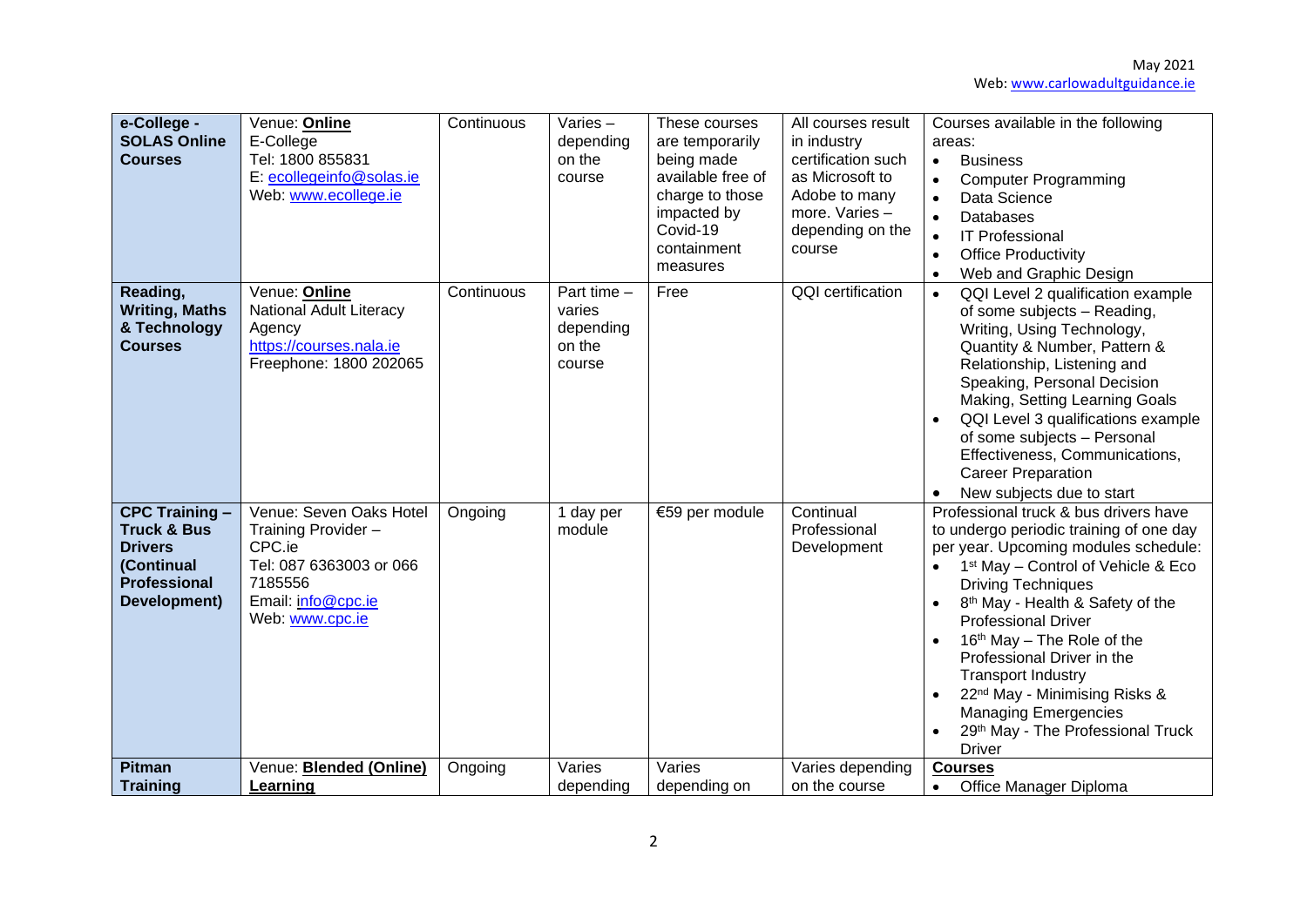| <b>Carlow</b><br><b>Kilkenny</b> | <b>Wexford Road Business</b><br>Park, Carlow<br>R93 K260<br>Tel: (059) 918 2415/<br>(085) 1639351<br>Email:<br>carlow@pitman-training.ie<br>Web:<br>www.pitman-<br>training.ie/our-<br>centres/carlow | on the<br>course | the course $-$<br>please contact<br>course provider | Executive PA Diploma<br>$\bullet$<br>HR Assistant Diploma<br>$\bullet$<br>Legal Secretary Diploma<br>$\bullet$<br><b>Medical Secretary Diploma</b><br>$\bullet$<br>Secretarial Diploma<br>$\bullet$<br>Typing & Keyboard Skills<br>$\bullet$<br>Microsoft Office Diploma<br>$\bullet$<br>Bookkeeping Diploma<br>$\bullet$<br>Foundation Diploma in<br>$\bullet$<br>Bookkeeping with AAT<br><b>Accounting Technician Diploma</b><br>$\bullet$<br>with AAT<br>Professional Diploma in<br>$\bullet$<br>Accounting with AAT<br>Advanced Diploma in Accounting<br>$\bullet$<br>with AAT<br>Office Skills Diploma<br>$\bullet$<br>Office IT Diploma<br>$\bullet$<br>IT Office Administrator Diploma<br>$\bullet$<br>Advanced IT Support Technician<br>$\bullet$<br>Diploma with CompTIA<br><b>Advanced IT Security Engineer</b><br>$\bullet$<br>Diploma with CompTIA<br>IT Support Technician Diploma<br>$\bullet$<br>with CompTIA<br>Network Support Technician<br>$\bullet$<br>Diploma with CompTIA<br>Server Support Technician<br>$\bullet$<br>Diploma with CompTIA<br>Software Developer Diploma<br>$\bullet$<br>(MTA)<br><b>Programming Fundamentals</b><br>Diploma |
|----------------------------------|-------------------------------------------------------------------------------------------------------------------------------------------------------------------------------------------------------|------------------|-----------------------------------------------------|---------------------------------------------------------------------------------------------------------------------------------------------------------------------------------------------------------------------------------------------------------------------------------------------------------------------------------------------------------------------------------------------------------------------------------------------------------------------------------------------------------------------------------------------------------------------------------------------------------------------------------------------------------------------------------------------------------------------------------------------------------------------------------------------------------------------------------------------------------------------------------------------------------------------------------------------------------------------------------------------------------------------------------------------------------------------------------------------------------------------------------------------------------------------|
|                                  |                                                                                                                                                                                                       |                  |                                                     | Advanced Software and Web<br>$\bullet$<br>Developer Diploma<br>Graphic Design Diploma with<br>Adobe ACA                                                                                                                                                                                                                                                                                                                                                                                                                                                                                                                                                                                                                                                                                                                                                                                                                                                                                                                                                                                                                                                             |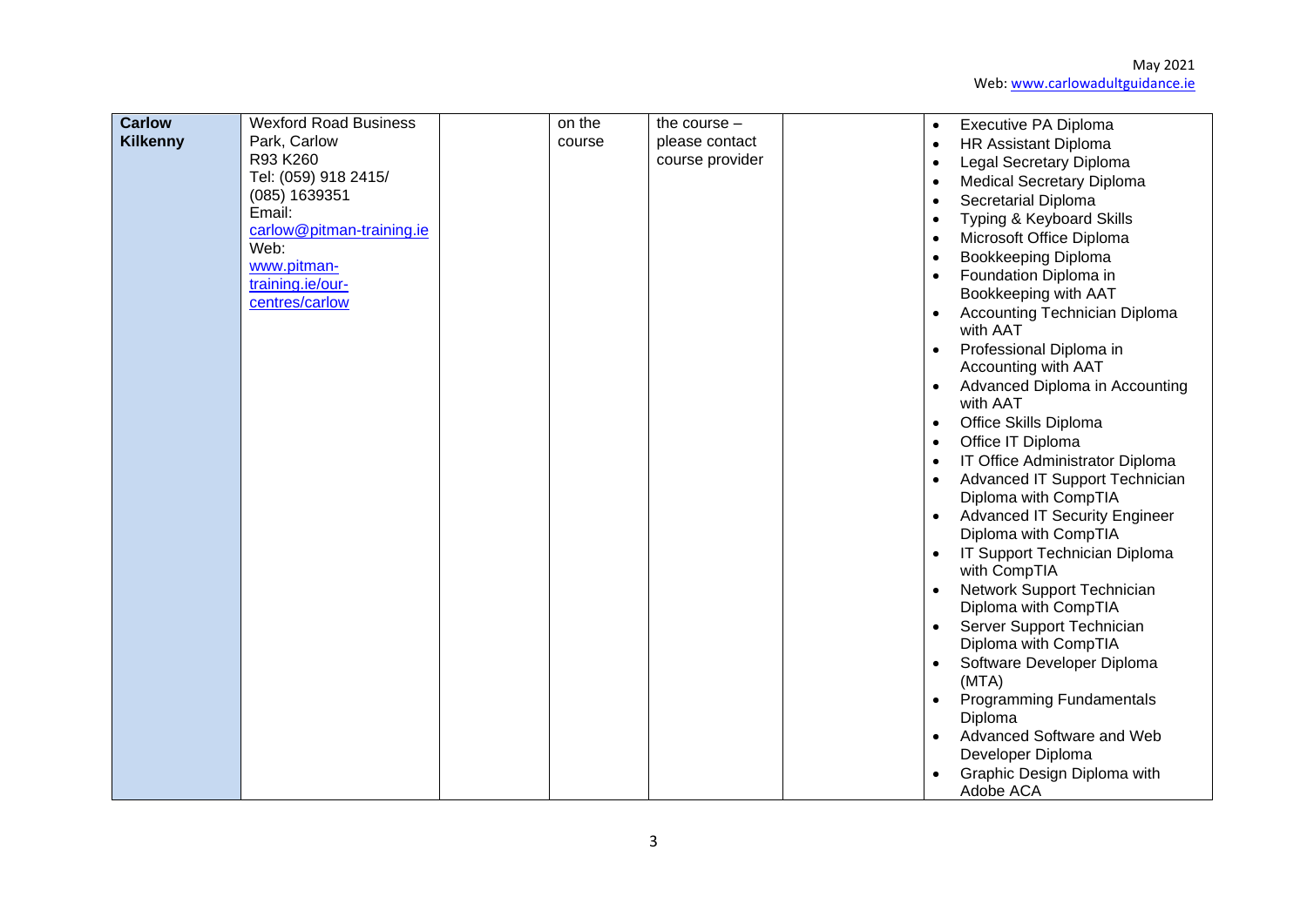

| <b>Barrow</b><br><b>Training</b><br><b>Courses &amp;</b><br><b>Workshops</b> | Venue: <b>Blended (Online)</b><br>Learning<br><b>Barrow Training</b><br>Tel: 059 9721416<br>E: marketing<br>@barrowtraining.ie<br>W: www.barrowtraining.ie          | Ongoing                  | Varies                                                  | Varies<br>depending on<br>the course/<br>workshop-<br>costs available<br>on the Barrow<br>Training website | Varies depending<br>on the course/<br>workshop-<br>qualification<br>details available<br>on the Barrow<br>Training website | Web Developer Diploma<br>Web Design Specialist Diploma<br>Marketing Assistant Diploma<br>Digital Marketing Diploma with the<br><b>Digital Marketing Institute</b><br>Pitman English<br>Management Diploma<br>Project Management Diploma<br>Professional Development Diploma<br><b>Business Start-Up Diploma</b><br><b>Effective Business Communication</b><br>Social Media for Business Diploma<br>Event Management Diploma<br>QQI Level 5 minor and major<br>awards in Healthcare<br>QQI Level 5 minor and major<br>awards in Childcare<br>Manual & Patient Handling<br>First Aid Response (FAR)<br><b>FAR Refresher course</b><br>QQI Level 6 in Supervisory<br>$\bullet$<br>Management |
|------------------------------------------------------------------------------|---------------------------------------------------------------------------------------------------------------------------------------------------------------------|--------------------------|---------------------------------------------------------|------------------------------------------------------------------------------------------------------------|----------------------------------------------------------------------------------------------------------------------------|-------------------------------------------------------------------------------------------------------------------------------------------------------------------------------------------------------------------------------------------------------------------------------------------------------------------------------------------------------------------------------------------------------------------------------------------------------------------------------------------------------------------------------------------------------------------------------------------------------------------------------------------------------------------------------------------|
|                                                                              |                                                                                                                                                                     |                          |                                                         |                                                                                                            |                                                                                                                            | QQI Level 6 in Safety Management<br>QQI Level 6 in Training Delivery &<br>Evaluation                                                                                                                                                                                                                                                                                                                                                                                                                                                                                                                                                                                                      |
| <b>Health Care</b><br><b>Modules</b>                                         | Venue: Online<br>Provider: Carlow Kilkenny<br><b>Skillnet</b><br>For more information<br>please call Jacqueline on<br>059 9132152<br>Bookings-<br>www.eventbrite.ie | Ongoing                  | 12-week<br>self-<br>directed<br>online<br>learning      | €125 per module                                                                                            | QQI Level 5<br><b>Minor Awards</b>                                                                                         | Carlow Kilkenny Skillnet is running five<br>modules at a subsidised rate in<br>conjunction with Barrow Training:<br><b>Care Skills</b><br><b>Care Support</b><br>Infection Prevention and Control<br>Care of the Older Person<br><b>Palliative Care</b>                                                                                                                                                                                                                                                                                                                                                                                                                                   |
| <b>First Aid</b><br><b>Responder</b>                                         | <b>Blended Learning</b><br>Provider: Carlow Kilkenny<br><b>Skillnet</b>                                                                                             | 4 <sup>th</sup> May 2021 | $3$ days $-$<br>$(4th, 11th$ &<br>18 <sup>th</sup> May) | €195                                                                                                       | <b>PHECC</b>                                                                                                               | First Aid is the initial assistance or<br>treatment given to someone who is<br>injured or suddenly taken ill. The Pre-<br><b>Hospital Emergency Care Council</b>                                                                                                                                                                                                                                                                                                                                                                                                                                                                                                                          |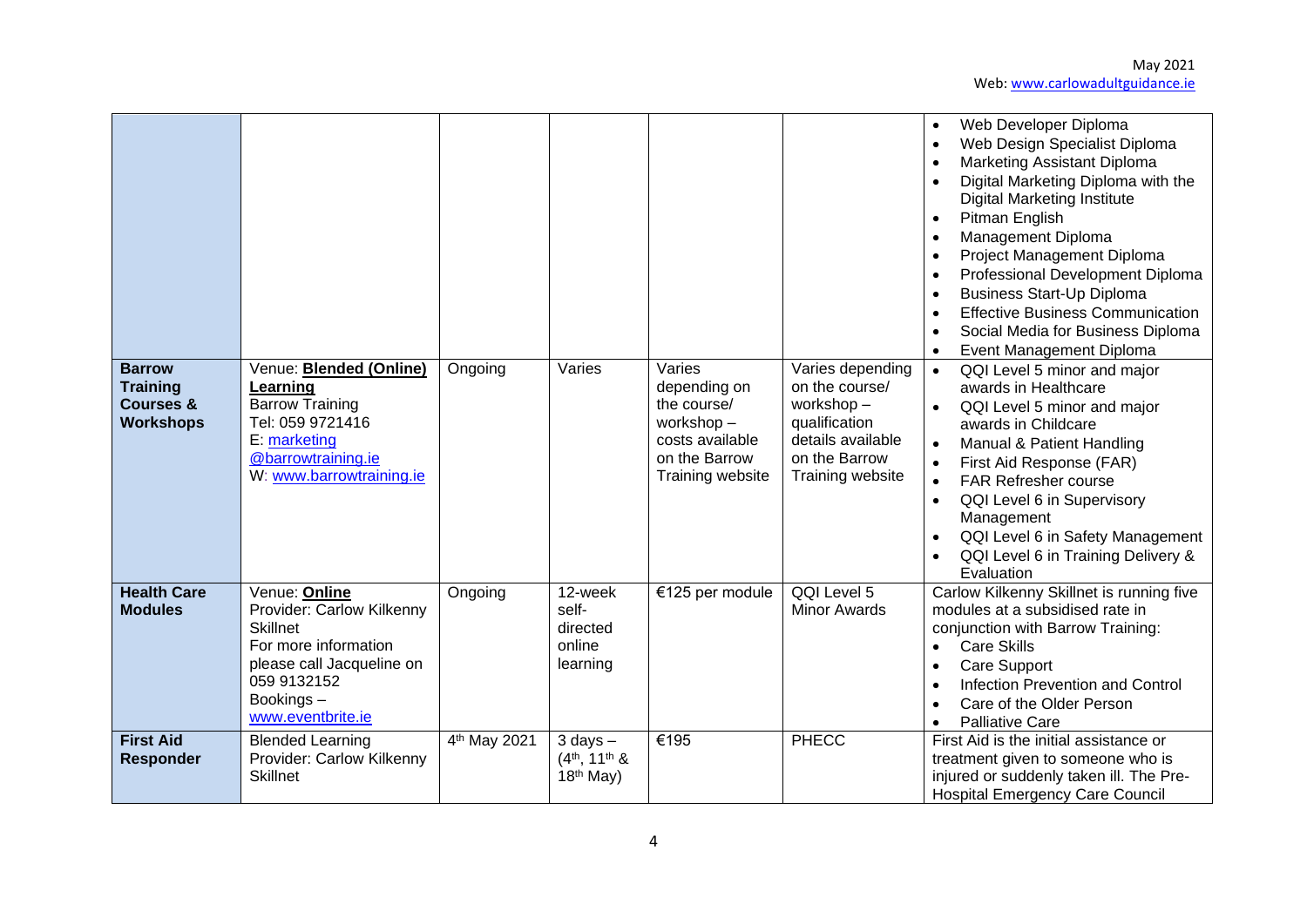| <b>Information</b><br><b>Technology</b><br>Traineeship-<br><b>Software</b><br><b>Development</b>                                                                                      | For more information<br>please call Jacqueline on<br>059 9132152<br>Bookings-<br>www.eventbrite.ie<br>Venue: Online<br><b>KCETB Training Services</b><br>Contact: Helena<br>Comerford<br>Tel: 056 7813014<br>Web:<br>www.kcetbtraining.ie<br>Application through your<br>local INTREO Office or on<br>www.fetchcourses.ie | 4 <sup>th</sup> May 2021            | Full time<br>(57 weeks)                | Free                         | $\bullet$<br>$\bullet$<br>$\bullet$ | QQI Level 6<br><b>Major Award</b><br>in Software<br>Development<br>Microsoft<br>Technology<br>Associate -<br><b>Network</b><br>Fundamentals<br>Microsoft<br>Technology<br>Associate-<br>Windows<br>Operating<br>System<br>Fundamentals | (PHECC) certified course has replaced<br>the QQI certified 'Occupational First<br>Aid' course.<br>https://carlowkilkennyskillnet.ie/<br>This award has been developed in<br>partnership with IT Carlow. The content<br>is in line with the first year of their<br><b>Bachelor of Science Software</b><br>Development degree. On successful<br>completion, trainees will have the<br>option to progress into employment<br>and/or into the 2 <sup>nd</sup> year of the following<br>degree programmes in IT Carlow - BSc<br>(Honours) in Software Development<br>(CW238) and BSc (Honours) IT<br>Management (CW217 and CW248).<br>In order to ensure that learners may<br>succeed on this programme, entrants<br>should have experience and<br>proficiency in programming and<br>mathematics at a level equivalent to<br>NFQ level 5. |
|---------------------------------------------------------------------------------------------------------------------------------------------------------------------------------------|---------------------------------------------------------------------------------------------------------------------------------------------------------------------------------------------------------------------------------------------------------------------------------------------------------------------------|-------------------------------------|----------------------------------------|------------------------------|-------------------------------------|----------------------------------------------------------------------------------------------------------------------------------------------------------------------------------------------------------------------------------------|--------------------------------------------------------------------------------------------------------------------------------------------------------------------------------------------------------------------------------------------------------------------------------------------------------------------------------------------------------------------------------------------------------------------------------------------------------------------------------------------------------------------------------------------------------------------------------------------------------------------------------------------------------------------------------------------------------------------------------------------------------------------------------------------------------------------------------------|
| <b>Unison - New</b><br><b>Business</b><br><b>Support Series</b><br><b>Courses &amp;</b><br><b>Programmes</b><br>designed for<br>all types of<br>businesses in<br><b>County Carlow</b> | Venue: Online<br>Carlow Local Enterprise<br>Board<br>Tel: 059-9129783<br>enterprise@carlowcoco.ie<br>Web:<br>www.localenterprise.ie/Ca<br>rlow/                                                                                                                                                                           | 5 <sup>th</sup> May 2021<br>onwards | 1 or $2$<br>mornings<br>(10am-<br>1pm) | €10 per course/<br>programme |                                     |                                                                                                                                                                                                                                        | 5 <sup>th</sup> May - Beginners' Guide to<br>Social Media<br>12th May - Personal Effectiveness<br>and Goal Setting<br>19th May - A SME Guide to<br><b>Budgeting and Forecasting</b><br>26 <sup>th</sup> May - Digital Marketing -<br>What, Why and How<br>27th May - Let's Get Visual - Video<br>& Audio Production<br>9 <sup>th</sup> June - Time Management<br>16th June - Pricing for Profit<br>23rd June - Marketing - PR &<br>Communication<br>30 <sup>th</sup> June - Facebook for Business                                                                                                                                                                                                                                                                                                                                    |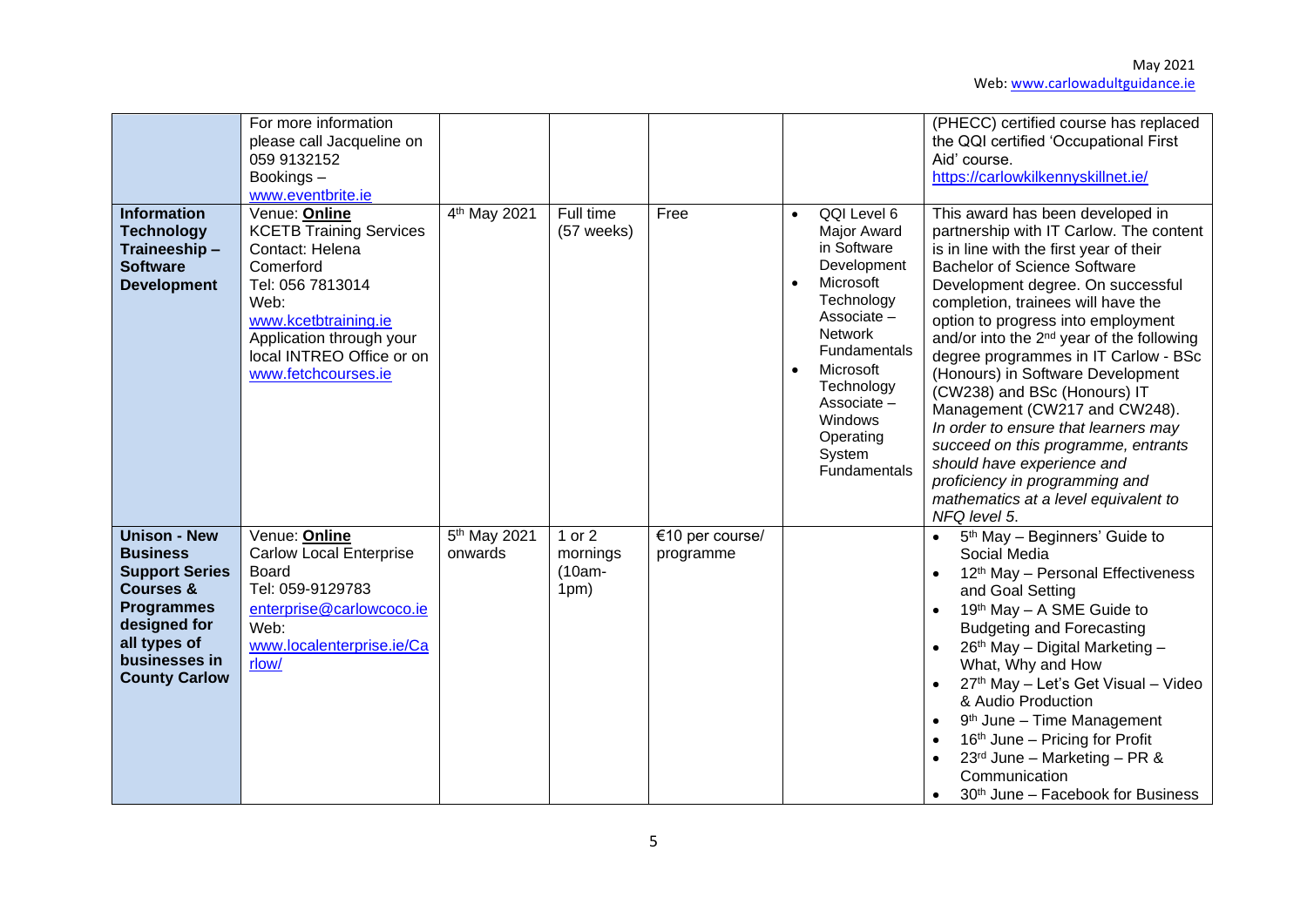|                                        |                                                                                                                  |                          |                                                              |                  | 7 <sup>th</sup> July – Leadership in a Changing<br>World<br>$7th$ July – Guide to Writing a<br><b>Business Plan</b><br>14th July - Finance for Non-<br><b>Finance Managers</b><br>21 <sup>st</sup> July - Sales Lead Generation<br>- Online & Offline<br>28 <sup>th</sup> July - Instagram for Business<br>8 <sup>th</sup> Sept - Legal Compliance<br>including taxation<br>15th Sept - Brand Building &<br>Implementation<br>22 <sup>nd</sup> Sept - Website Development<br>$\bullet$<br>Toolkit<br>29th Sept - Facilitated<br>$\bullet$<br>Brainstorming & Idea Generation<br>6 <sup>th</sup> Oct - Customer Service &<br>$\bullet$<br>Evolution<br>13 <sup>th</sup> Oct - Let's Get Visual -<br>Videography and Photography for<br><b>Business</b><br>10 <sup>th</sup> Nov - Enable my business on |
|----------------------------------------|------------------------------------------------------------------------------------------------------------------|--------------------------|--------------------------------------------------------------|------------------|-------------------------------------------------------------------------------------------------------------------------------------------------------------------------------------------------------------------------------------------------------------------------------------------------------------------------------------------------------------------------------------------------------------------------------------------------------------------------------------------------------------------------------------------------------------------------------------------------------------------------------------------------------------------------------------------------------------------------------------------------------------------------------------------------------|
| Yoga                                   | Venue: Online                                                                                                    | 6 <sup>th</sup> May 2021 | Six                                                          | Free             | a budget - Emerging IT Tools<br>Hatha Yoga is a practice aimed at                                                                                                                                                                                                                                                                                                                                                                                                                                                                                                                                                                                                                                                                                                                                     |
|                                        | Email Fiona in KCETB on<br>fdunne@kcetb.ie                                                                       |                          | Thursdays<br>$(8pm-9pm)$                                     |                  | integrating mind, body and spirit<br>through a practice of yoga poses and<br>breathing. Regardless of what your<br>intentions are for starting, just the yoga<br>poses themselves are a fantastic form<br>of mental and physical exercise.                                                                                                                                                                                                                                                                                                                                                                                                                                                                                                                                                            |
| <b>Bookkeeping</b><br><b>Made Easy</b> | Venue: Online<br><b>Carlow Local Enterprise</b><br>Board<br>Tel: 059-9129783<br>enterprise@carlowcoco.ie<br>Web: | 7 <sup>th</sup> May 2021 | 10am-1pm<br>on the 7 <sup>th</sup> &<br>14 <sup>th</sup> May | $\overline{€10}$ | This workshop will empower<br>participants with an in-depth<br>understanding of basic accounting<br>principles as well as a comprehensive<br>working knowledge of their obligations<br>to Revenue Commissioners. Topics<br>covered will include Debtors &                                                                                                                                                                                                                                                                                                                                                                                                                                                                                                                                             |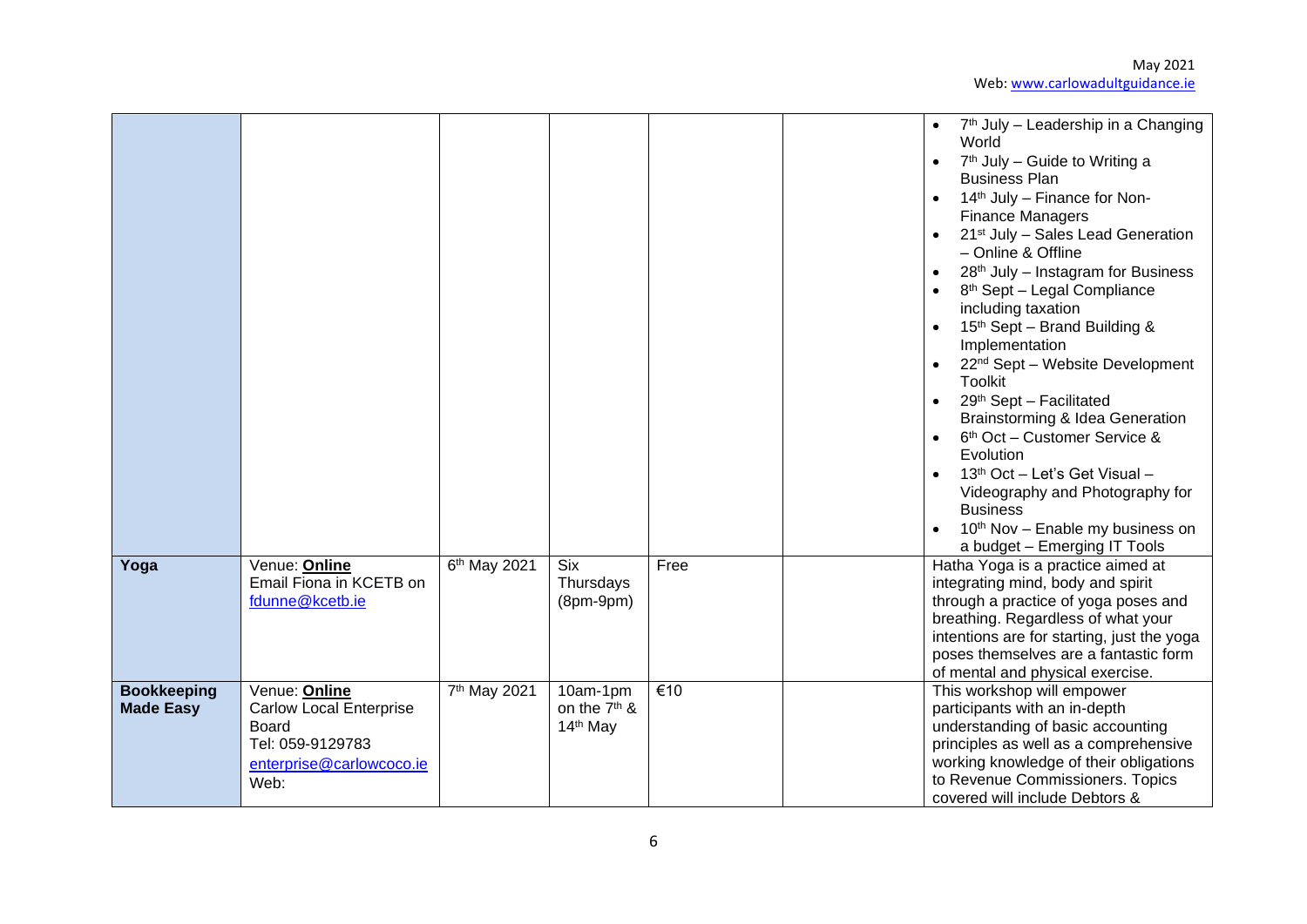|                                                                                                                      | www.localenterprise.ie/Ca<br>rlow/                                                                                                                               |                                                    |                                                                                          |                                                                                                                  |                                                                                                                                                                                                                                      | Creditors, Bank Reconciliation,<br>Expenses, Assets, Liabilities, Profit &<br>Loss Accounts and Balance Sheets,<br>etc. This is for Carlow Businesses<br>only.                                                                                                                                                                                                                                                                                                                                    |
|----------------------------------------------------------------------------------------------------------------------|------------------------------------------------------------------------------------------------------------------------------------------------------------------|----------------------------------------------------|------------------------------------------------------------------------------------------|------------------------------------------------------------------------------------------------------------------|--------------------------------------------------------------------------------------------------------------------------------------------------------------------------------------------------------------------------------------|---------------------------------------------------------------------------------------------------------------------------------------------------------------------------------------------------------------------------------------------------------------------------------------------------------------------------------------------------------------------------------------------------------------------------------------------------------------------------------------------------|
| Welding-<br>Basic/<br>Intermediate/<br><b>Advanced</b><br>Levels (MMA/<br><b>TIG/MIG &amp;</b><br><b>Coded Pipe)</b> | Venue: Arc Training,<br>Newacre, Athy Road,<br>Carlow<br>Contact Aine Byrne on<br>059 9131624/<br>abyrne@thompson.ie<br>Web:<br>www.arctrainingsolutions.<br>com | $10^{th}$ May $-$<br>21 <sup>st</sup> June<br>2021 | 6 weeks $-$<br>2 evenings<br>per week<br>$(6.30 -$<br>9.30pm)<br>Mondays &<br>Wednesdays | Please contact<br>course provider<br>$-$ varies<br>depending on<br>course and if<br>certification is<br>required | Testing is done<br>by an<br>independent<br>specialist to ISO<br>9606 - 1 2013<br>standard. Tests<br>are available at<br>appropriate levels<br>depending on<br>ability. The tutor<br>will advise on the<br>test best for<br>learners. | All types & all levels - Manual Metal<br>Arc (MMA)/ Tungsten Inert Gas (TIG)<br>/Metal Inert Gas (MIG)/ Coded Pipe<br>Under Health and Safety,<br>participants on this course must<br>not wear contact lenses.<br>Participants must have good<br>$\bullet$<br>hand/eye co-ordination and good<br>manual dexterity.<br>Participants must bring their own<br>$\bullet$<br>Personal Protective Equipment i.e.<br>overalls, steel toe cap boots,<br>welding shield etc.                               |
| <b>Safeguarding 2</b><br>- Child Welfare<br>& Protection                                                             | Venue: Online<br><b>Contact: Carlow Sports</b><br>Partnership on 059<br>9136205                                                                                  | 10 <sup>th</sup> May<br>2021                       | 1 evening<br>(6.45pm-<br>9.45pm)                                                         | €22.20                                                                                                           |                                                                                                                                                                                                                                      | This course will help the Club<br>Children's Officer to carry out the<br>function of their role in the club and<br>support the implementation of best<br>practice in the club. Bookings at<br>www.eventbrite.ie<br><b>Next course: 21st June 2021</b>                                                                                                                                                                                                                                             |
| <b>Developing</b><br><b>Leaders for</b><br><b>Hospitality &amp;</b><br>Tourism-<br><b>Team Leaders</b>               | Venue: <b>Online</b><br>Contact: KCETB Training<br>Services - Helena<br>Comerford<br>on (056) 7813014 or<br>email:<br>employerliaison@kcetb.ie                   | 11 <sup>th</sup> May<br>2021                       | 46 weeks<br>part time                                                                    | Free to eligible<br>participants                                                                                 | City and Guilds                                                                                                                                                                                                                      | The successful completion of the<br>Developing Leaders in Hospitality and<br>Tourism Team Leadership programme<br>will support those in employment within<br>the hospitality/tourism sector to<br>prepare for progression to a job in a<br>wide range of team leadership roles.<br>Applications for a place on this course<br>must be made on your behalf by your<br>employer. Please ask him/her to<br>contact employerliaison@kcetb.ie to<br>request further information and/or a call<br>back. |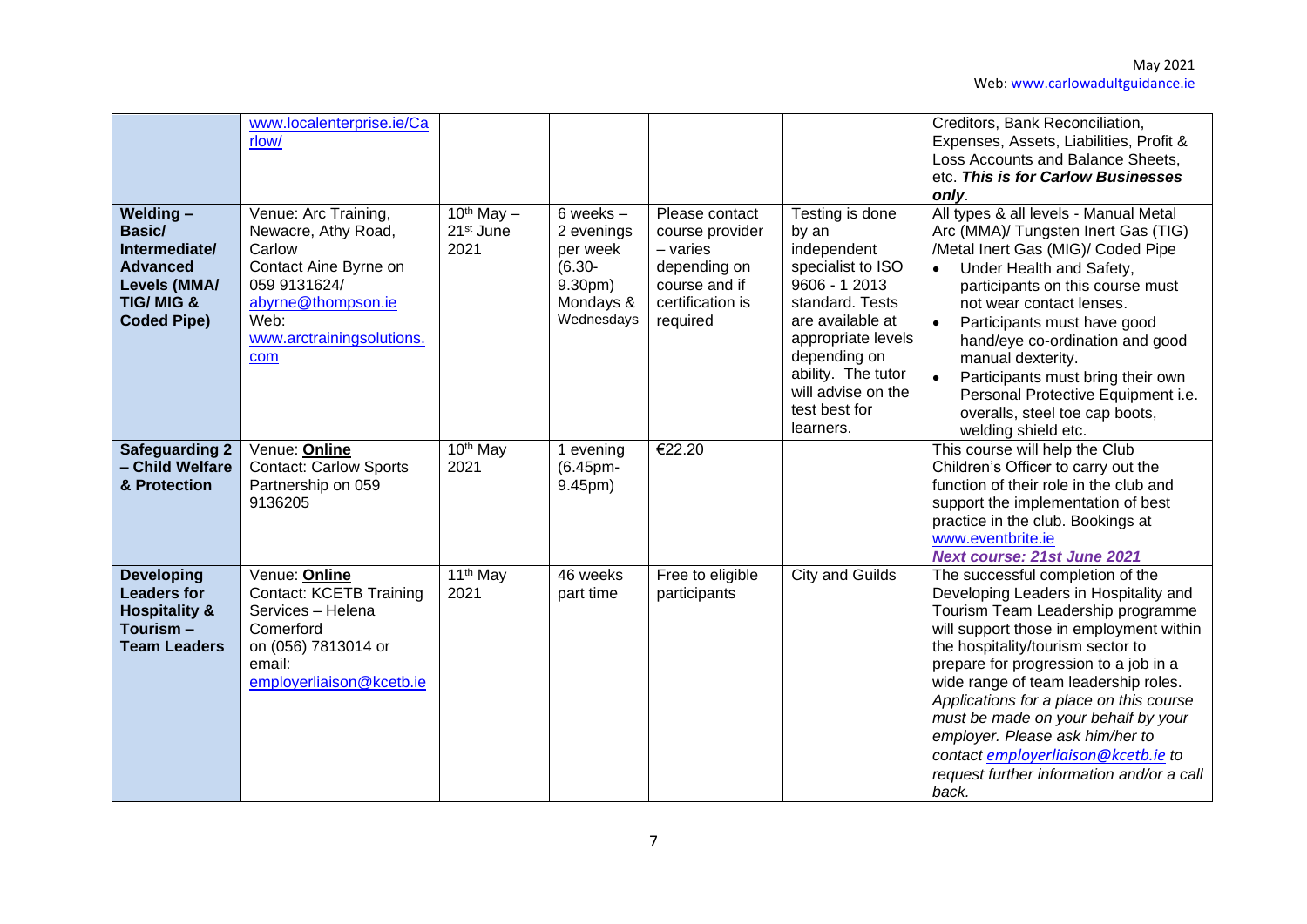| An<br><b>Introduction</b><br>On How To<br><b>Trace Your</b><br><b>Family History</b>                                  | Venue: Online<br>Booking is essential by<br>email to<br>library@carlowcoco.ie                                                                        | 11 <sup>th</sup> May<br>2021 | Starting at<br>11am                                   | Free                           |                                                                                                                                 | Have you always wanted to trace your<br>family history but didn't know where to<br>start, well now is your opportunity to<br>join Carlow Library Genealogist Bernie<br>Walsh for this workshop. You will get<br>lots of tips & resources to help you on<br>your way.                                                                                                                                                                                                                     |
|-----------------------------------------------------------------------------------------------------------------------|------------------------------------------------------------------------------------------------------------------------------------------------------|------------------------------|-------------------------------------------------------|--------------------------------|---------------------------------------------------------------------------------------------------------------------------------|------------------------------------------------------------------------------------------------------------------------------------------------------------------------------------------------------------------------------------------------------------------------------------------------------------------------------------------------------------------------------------------------------------------------------------------------------------------------------------------|
| <b>Garda Vetting</b><br><b>Training</b>                                                                               | Venue: Online<br><b>Contact: Carlow Volunteer</b><br>Centre<br>Tel: 059 9173033<br>www.volunteercentre.ie                                            | 14 <sup>th</sup> May<br>2021 | 10.30am-<br>12pm                                      | Free                           |                                                                                                                                 | Suitable for any non-profit that need<br>vetting for the first time, or an existing<br>group with a new vetting officer or as a<br>refresher for groups re-opening.<br>Bookings on www.eventbrite.ie                                                                                                                                                                                                                                                                                     |
| <b>Engaging and</b><br><b>Managing</b><br><b>Volunteers</b><br><b>During COVID-</b><br>19                             | Venue: <b>Online</b><br><b>Contact: Carlow Volunteer</b><br>Centre<br>Tel: 059 9173033<br>www.volunteercentre.ie                                     | 17th May<br>2021             | Starting at<br>1pm                                    | Free                           |                                                                                                                                 | This training explores ways<br>organisations dependent on volunteers<br>can adapt their existing volunteer roles<br>and embrace virtual volunteering.<br>Bookings on www.eventbrite.ie                                                                                                                                                                                                                                                                                                   |
| <b>Safeguarding</b><br>$(1)$ - Child<br><b>Welfare &amp;</b><br><b>Protection</b><br><b>Basic</b><br><b>Awareness</b> | Venue: Online<br><b>Contact: Carlow Sports</b><br>Partnership on 059<br>9136205<br>Bookings at<br>www.eventbrite.ie                                  | 17 <sup>th</sup> May<br>2021 | 1 evening<br>(6.45pm-<br>9.45pm)                      | €22.20                         |                                                                                                                                 | All Coaches, Club Children's Officers<br>and Designated Liaison Persons must<br>first complete this training. This course<br>educates participants on the<br>implementation of best practice in<br>protecting the welfare of children<br>involved in sport.<br>Next course: 10th June 2021                                                                                                                                                                                               |
| <b>Online Train</b><br>the Trainer                                                                                    | Venue: Online<br><b>Contact: KCETB Training</b><br>Services<br>Helena Comerford on<br>(056) 7813014 or email<br>tsu.recruit@kilkennycarlo<br>wetb.ie | 18 <sup>th</sup> May<br>2021 | 25 weeks<br>on Tuesday<br>and<br>Thursday<br>evenings | Free to eligible<br>applicants | QQI Level 6-<br><b>Training Delivery</b><br>& Evaluation<br>QQI Level 6-<br><b>Training Needs</b><br>Identification &<br>Design | The purpose of this award is to enable<br>the learner to acquire the knowledge<br>and skill to identify training and<br>development needs and to deliver and<br>evaluate a training intervention within a<br>range of training and development<br>contexts.<br>This training is offered through Skills to<br>Advance funding and is aimed at those<br>in full/part-time employment with a<br>background in training and/or staff<br>mentoring. Open to those signing for<br>X's and O's. |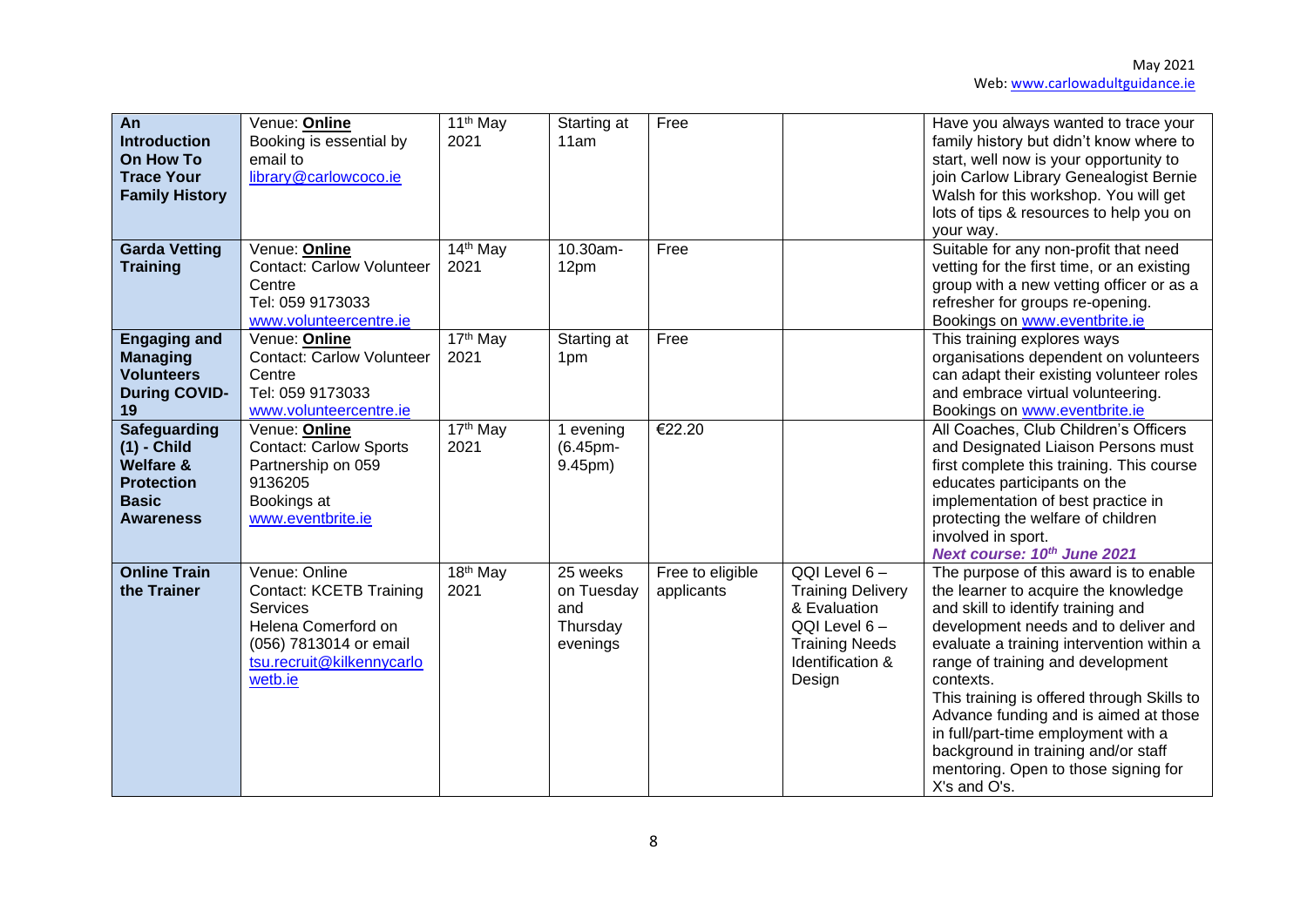| <b>How to Access</b><br><b>Formal</b><br><b>Qualifications</b><br>and Improve<br>your Skills<br><b>Base</b><br><b>Workshop (IT</b><br>Carlow) | Venue: Online<br>Bookings at<br>www.eventbrite.ie                                                                                                                   | 18 <sup>th</sup> May<br>2021 | 12pm-1pm                                      | Free                     | Objectives of this workshop are:<br>Understanding the QQI system of<br>qualifications in Ireland<br>Formal qualifications from Level 6<br>upwards<br>Studying and working and the<br>challenges involved<br>Opportunities available with IT<br>Carlow in the various disciplines<br>Costs involved<br>Q&A session                                                                       |
|-----------------------------------------------------------------------------------------------------------------------------------------------|---------------------------------------------------------------------------------------------------------------------------------------------------------------------|------------------------------|-----------------------------------------------|--------------------------|-----------------------------------------------------------------------------------------------------------------------------------------------------------------------------------------------------------------------------------------------------------------------------------------------------------------------------------------------------------------------------------------|
| Yoga &<br><b>Relaxation</b><br><b>Session</b>                                                                                                 | Venue: Online<br><b>Contact: Carlow Volunteer</b><br>Centre<br>Tel: 059 9173033<br>www.volunteercentre.ie                                                           | 18 <sup>th</sup> May<br>2021 | 1pm-2pm                                       | Free                     | To celebrate National Volunteer Week<br>2021, Carlow Volunteer Centre is<br>teaming up with Eileen Rowe to deliver<br>a Free Yoga and Relaxation Session<br>over Zoom. This is open to all<br>volunteers and Volunteer Involving<br>organisations who have given so much<br>to their communities over the past<br>year. Bookings on www.eventbrite.ie                                   |
| <b>Technical</b><br><b>Writing Skills</b>                                                                                                     | Venue: Online<br>Provider: Carlow Kilkenny<br><b>Skillnet</b><br>For more information<br>please call Jacqueline on<br>059 9132152<br>Bookings-<br>www.eventbrite.ie | 19 <sup>th</sup> May<br>2021 | 19th & 26th<br>May<br>$(9.30am -$<br>12.30pm) | $\overline{\epsilon}$ 99 | Having trouble writing reports,<br>procedures, memos or other<br>documents? Who Should Attend?<br>Engineers, Managers, Scientists and<br>other Technical Personnel involved in<br>disciplines such as Quality,<br>Engineering, Regulatory Affairs,<br><b>Technical Services and Research and</b><br>Development have all benefitted<br>greatly by attending this course in the<br>past. |
| <b>Website</b><br><b>Marketing</b><br><b>Audit</b>                                                                                            | Venue: Online<br>Provider: Carlow Kilkenny<br><b>Skillnet</b><br>For more information<br>please call Jacqueline on<br>059 9132152                                   | $20th$ May<br>2021           | 10am-<br>12pm                                 | €15                      | In this course, participants will review<br>how to objectively audit your website,<br>see how your current offering<br>compares to that of your competitors<br>and most importantly - offer advice on<br>how to make the most of your online<br>assets. Bookings - www.eventbrite.ie                                                                                                    |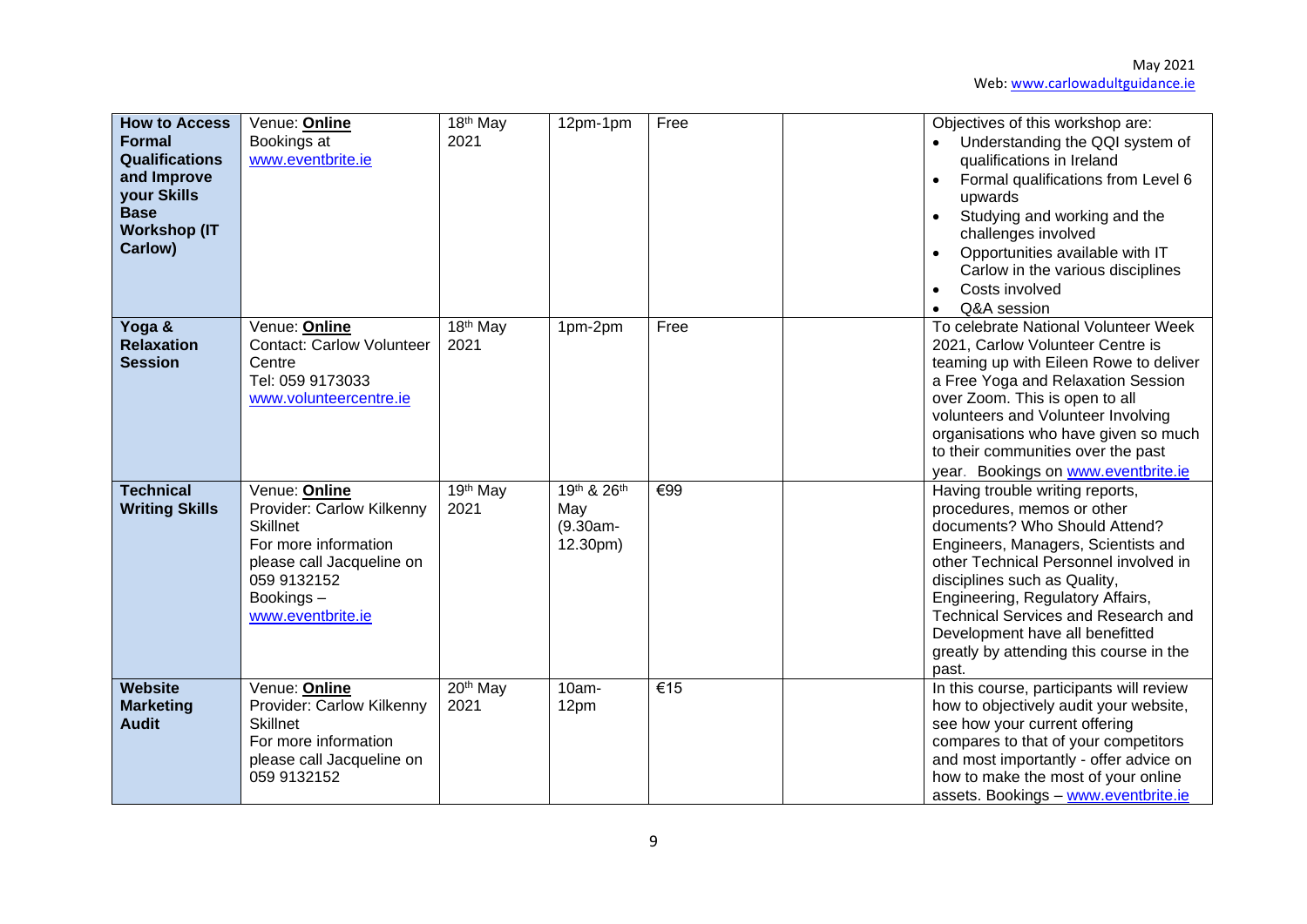| Forklift,<br>Safepass &<br><b>Manual</b><br><b>Handling</b> | Venue: O'Brien Road,<br>Carlow<br><b>Contact: KCETB Training</b><br><b>Services</b><br>Contact: Andy Hogan on<br>(056) 7813014 or email<br>tsu.recruit@kcetb.ie                         | $24th$ May<br>2021 | $3$ weeks $-$<br>full time<br>course<br>9am-<br>4.15pm<br>daily with a<br>half day<br>Friday | Free | Forklift<br>Counterbalance<br>Certificate<br>(RTITB1)<br><b>Forklift Reach</b><br>Certificate<br>(RTITBR)<br>Electric<br>Pallet/Stacker | Participants will learn the knowledge<br>and skill to operate a fork lift safely.<br>This short training programme is<br>offered through Skills to Compete<br>funding and is aimed at those whose<br>working lives have been impacted by<br>Covid-19 and who would now like to<br>take the opportunity to upskill/reskill.<br>Course information and application at -                                                                                                                                        |
|-------------------------------------------------------------|-----------------------------------------------------------------------------------------------------------------------------------------------------------------------------------------|--------------------|----------------------------------------------------------------------------------------------|------|-----------------------------------------------------------------------------------------------------------------------------------------|--------------------------------------------------------------------------------------------------------------------------------------------------------------------------------------------------------------------------------------------------------------------------------------------------------------------------------------------------------------------------------------------------------------------------------------------------------------------------------------------------------------|
|                                                             |                                                                                                                                                                                         |                    |                                                                                              |      | Truck (RTITB-<br>EPST)                                                                                                                  | www.fetchcourses.ie<br>Next course dates: 14th June & 4th<br>October 2021                                                                                                                                                                                                                                                                                                                                                                                                                                    |
| <b>Basic MIG</b><br>Welding<br>(Beginners<br>Course)        | Venue: Arc Training, Athy<br>Road, Carlow<br><b>Contact: KCETB Training</b><br><b>Services</b><br>Helena Comerford on<br>(056) 7813014 or email<br>tsu.recruit@kilkennycarlo<br>wetb.ie | 24th May<br>2021   | 4 weeks full<br>time                                                                         | Free | MIG/MAG Weld<br>(EN9606-1CS10)                                                                                                          | The aim of the course is to up-skill and<br>accredit, crafts-persons and senior<br>apprentices to the first level of MIG<br>Flat- - Horizontal - Plate welding of<br>plate using Metal Inert Gas process.<br>This short course has been designed<br>to facilitate those in receipt of a Social<br>Welfare payment including PUP to<br>explore upskilling/reskilling<br>opportunities. Course information and<br>application at - www.fetchcourses.ie<br><b>Course running again: 6th</b><br><b>September</b> |
| <b>Warehouse</b><br><b>Operations</b>                       | Venue: Carlow<br><b>Contact: KCETB Training</b><br><b>Services</b><br>Olive Morrissey on (056)<br>7813014 (ext 200) or<br>email<br>tsu.recruit@kilkennycarlo<br>wetb.ie                 | 24th May<br>2021   | 10 weeks<br>full time                                                                        | Free | QQI Level 5<br>modules in<br>Warehousing;<br>Counterbalance<br><b>Forklift Truck</b><br>Skills & Reach<br><b>Forklift Skills</b>        | On successful completion of this<br>course learners will be able to<br>demonstrate a broad knowledge of<br>warehousing operations including<br>forklift operations, customer service<br>and health and safety in a warehousing<br>or logistics environment. Course<br>information and application at -<br>www.fetchcourses.ie                                                                                                                                                                                |
| <b>Autism in</b><br><b>Sport</b>                            | Venue: Online<br><b>Contact: Carlow Sports</b><br>Partnership on 059<br>9136205                                                                                                         | 26th May<br>2021   | 7pm-10pm                                                                                     | €10  |                                                                                                                                         | This workshop will provide attendees<br>with an understanding of Autism<br>focussing on the delivery of sport. It<br>will help participants to recognise and                                                                                                                                                                                                                                                                                                                                                 |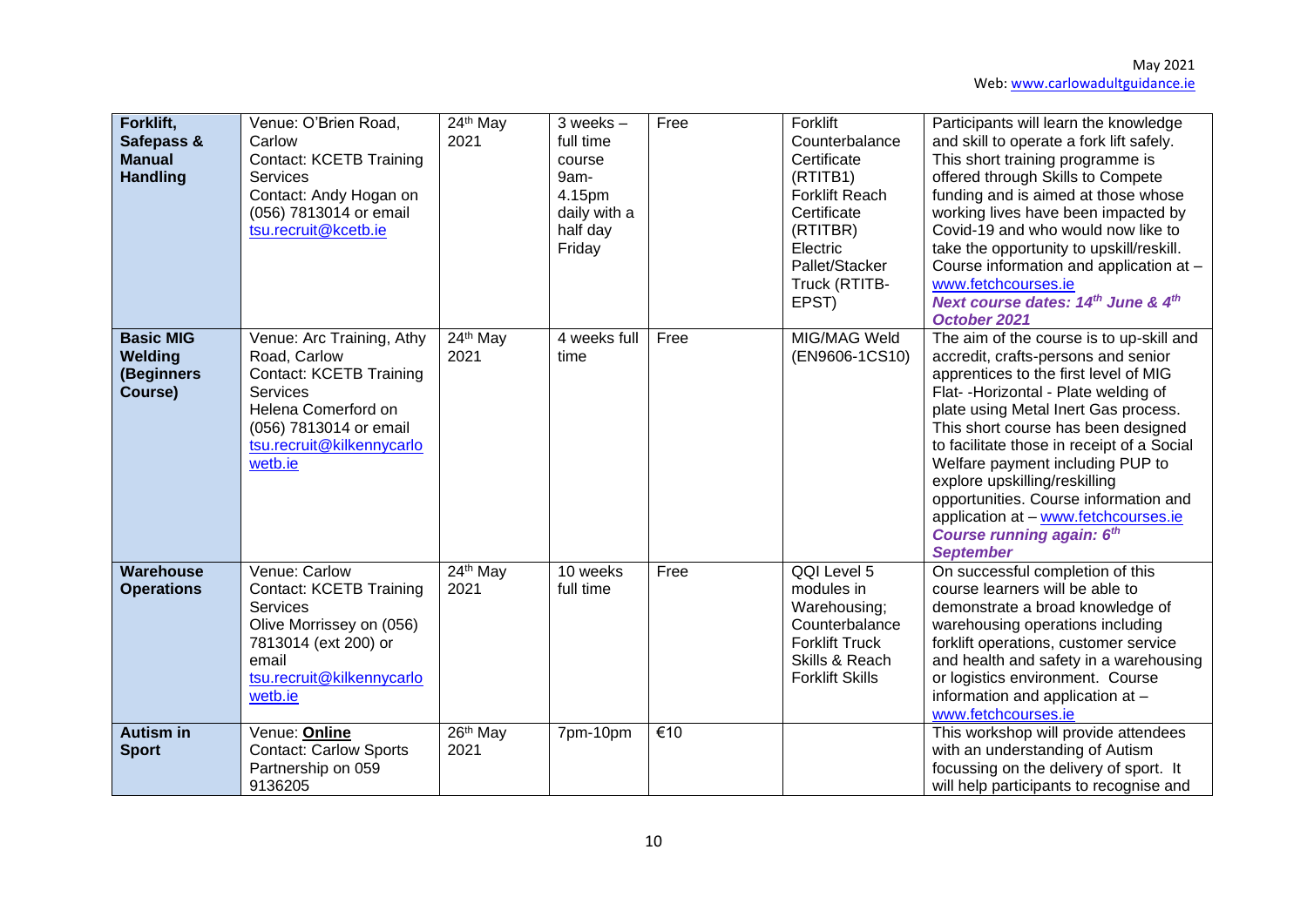| <b>Office</b>                                                                                                           | Bookings at<br>www.eventbrite.ie                                                                                                                                                                                                                                                        |                              | $43$ weeks $-$                                                               |                                                                                           | QQI Level 5 | understand key areas of difference as<br>well as looking at practical strategies<br>which will help to include people with<br>autism in sport sessions.                                                                                                                                                                                                                                                                                                                                                                                                                                                               |
|-------------------------------------------------------------------------------------------------------------------------|-----------------------------------------------------------------------------------------------------------------------------------------------------------------------------------------------------------------------------------------------------------------------------------------|------------------------------|------------------------------------------------------------------------------|-------------------------------------------------------------------------------------------|-------------|-----------------------------------------------------------------------------------------------------------------------------------------------------------------------------------------------------------------------------------------------------------------------------------------------------------------------------------------------------------------------------------------------------------------------------------------------------------------------------------------------------------------------------------------------------------------------------------------------------------------------|
| <b>Administration</b><br><b>Traineeship</b><br>(option to<br>specialise in<br><b>Finance/Legal/</b><br><b>Medical</b> ) | Venue: Online /<br><b>Enterprise House,</b><br>O'Brien Road, Carlow<br>Provider - KCETB<br><b>Training Services</b><br>Contact: Helena<br>Comerford<br>Tel: 056 7813014<br>Web:<br>www.kcetbtraining.ie<br>Application through your<br>local INTREO Office or on<br>www.fetchcourses.ie | 1st June 2021                | full time<br>course                                                          | Free - if you are<br>unemployed,<br>redundant or no<br>longer in full-<br>time education. |             | Course content: Word Processing,<br>Information and Administration, Text<br>production, Communications,<br>Reception and Front Office Skills and<br>Spreadsheet methods. Learners will<br>choose at least one elective module -<br>Medical terminology, Manual &<br>computerised bookkeeping, Manual &<br>computerised payroll, Audio<br>transcription and Legal practice &<br>procedure.<br>Applicants should have experience<br>using MS Word/PowerPoint, with a<br>minimum typing speed of 25 words per<br>minute.<br>Due to Covid-19 restrictions, some of<br>this course may need to move to online<br>delivery. |
| <b>Kickstart Your</b><br><b>Own Business</b>                                                                            | Venue: Online<br><b>Carlow Local Enterprise</b><br><b>Board</b><br>Tel: 059-9129783<br>enterprise@carlowcoco.ie<br>Web:<br>www.localenterprise.ie/Ca<br>rlow/<br>(in association with<br>Carlow Libraries & CCDP)                                                                       | 7 <sup>th</sup> June<br>2021 | 12th & 16th<br>April<br>$(6.30pm -$<br>9.30pm)                               | €10                                                                                       |             | This programme.is for people who<br>have a business idea and want to<br>decide if it can be a viable business.<br>This is a first step in starting your own<br>business. Course delivery - over a two-<br>week period and consists of a 3 hour<br>online group workshop, an online one<br>to one mentoring session, followed by<br>a three hour online group workshop.<br>This is for Carlow Participants only.<br>Next course dates: 6th September/<br>19th October                                                                                                                                                  |
| <b>Start Your</b><br><b>Own Business</b><br>- Self Directed<br>& Coaching                                               | Venue: Online<br><b>Carlow Local Enterprise</b><br>Board<br>Tel: 059-9129783                                                                                                                                                                                                            | 8 <sup>th</sup> June<br>2021 | 9.30am-<br>10.30am on<br>April 29th,<br>6 <sup>th</sup> , 13 <sup>th</sup> , | €30                                                                                       |             | This training is for anyone who has<br>established they have a viable<br>business idea and want support in<br>developing their business plan. It is                                                                                                                                                                                                                                                                                                                                                                                                                                                                   |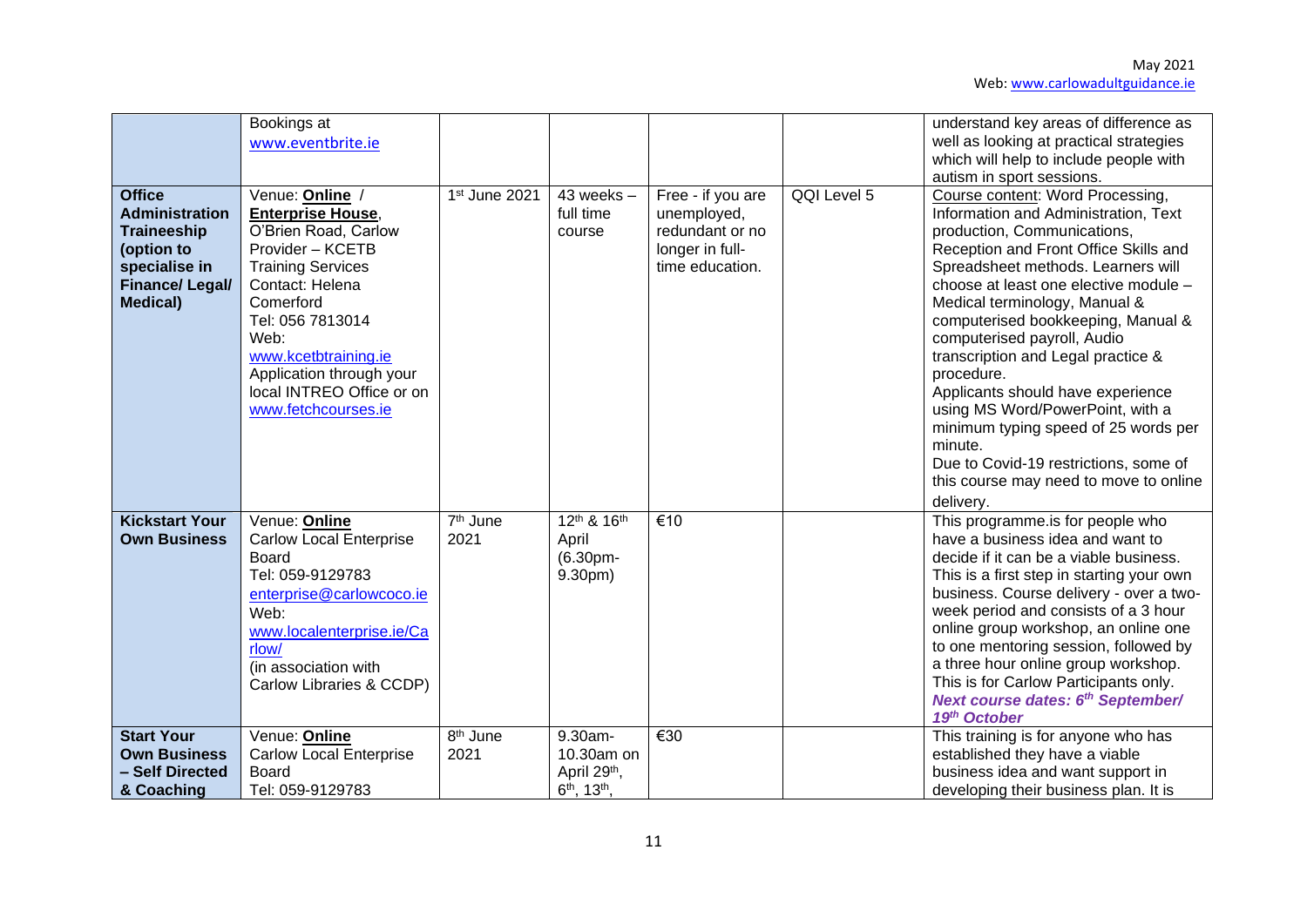|                                                                                                                  | enterprise@carlowcoco.ie<br>Web:<br>www.localenterprise.ie/Ca<br>rlow/<br>(in association with<br>Carlow Libraries and<br>CCDP)                                                         |                                   | 20th & 27th<br>May and 3rd<br>June |                                                                                                           |                                                                                                 | delivered as a blended course of self-<br>directed learning, group sessions and<br>supported by one to one coaching<br>sessions. Each week participants will<br>attend a one-hour group session,<br>access the online training modules and<br>have 1:1 mentoring support to<br>maximise the online training<br>environment.<br><b>Next course dates: 21st September/</b><br>19th October/ 11th November   |
|------------------------------------------------------------------------------------------------------------------|-----------------------------------------------------------------------------------------------------------------------------------------------------------------------------------------|-----------------------------------|------------------------------------|-----------------------------------------------------------------------------------------------------------|-------------------------------------------------------------------------------------------------|-----------------------------------------------------------------------------------------------------------------------------------------------------------------------------------------------------------------------------------------------------------------------------------------------------------------------------------------------------------------------------------------------------------|
| <b>Basic MMA</b><br>Welding<br>(Beginners<br>Course)                                                             | Venue: Arc Training, Athy<br>Road, Carlow<br><b>Contact: KCETB Training</b><br>Services<br>Helena Comerford on<br>(056) 7813014 or email<br>tsu.recruit@kilkennycarlo<br>wetb.ie        | 21 <sup>st</sup> June<br>2021     | 5 weeks full<br>time               | Free                                                                                                      | <b>MMA Fillet Weld</b><br>(EN9606-1CS01)                                                        | This course will deliver training leading<br>to the first level of MMA Flat-Horizontal<br>welding of plate using MMA (stick<br>welding) process. This free course will<br>also suit those impacted by Covid-19<br>who are seeking an opportunity to<br>upskill/reskill whilst in receipt of the<br>Pandemic Unemployment Payment<br>(PUP). Course information and<br>application at - www.fetchcourses.ie |
| <b>Basic TIG</b><br>Welding<br>(Beginners<br>Course)                                                             | Venue: Arc Training, Athy<br>Road, Carlow<br><b>Contact: KCETB Training</b><br><b>Services</b><br>Helena Comerford on<br>(056) 7813014 or email<br>tsu.recruit@kilkennycarlo<br>wetb.ie | 3rd August<br>2021                | 4 weeks full<br>time               | Free                                                                                                      | (TIG) Stainless<br><b>Steel Weld</b><br>(EN9606-1SS01)                                          | The aim of the course is to up-skill and<br>accredit, crafts-persons and senior<br>apprentices to the first level of TIG<br>Stainless Steel welding. This short<br>course has been designed to facilitate<br>those in receipt of a Social Welfare<br>payment including PUP to explore<br>upskilling/reskilling opportunities.<br>Course information and application at -<br>www.fetchcourses.ie           |
| <b>Further</b><br><b>Education</b><br><b>Opportunities</b><br>in Carlow<br><b>Institute of</b><br><b>Further</b> | Venue: Carlow Institute of<br><b>Further Education&amp;</b><br>Training, Kilkenny Road,<br>Carlow Tel: 059 9134230<br>Email:<br>info@carlowinstitute.ie                                 | September<br>2021 (third<br>week) | Full time<br>course                | Application fee:<br>€20 Reg fee:<br>€150 Dept of<br>Education fee:<br>€200<br>(exemptions<br>may apply) & | Qualification is<br>dependent on the<br>course e.g. QQI<br>level 5 or 6/ ITEC/<br>CIDESCO/ VTCT | Courses:<br><b>Advanced Business Practice</b><br>$\bullet$<br><b>Advanced Makeup Artistry</b><br>$\bullet$<br><b>Animal Care Enterprise</b><br>$\bullet$<br><b>Animal Health Care</b><br>$\bullet$<br><b>Animal Science</b><br><b>Applied Sciences</b>                                                                                                                                                    |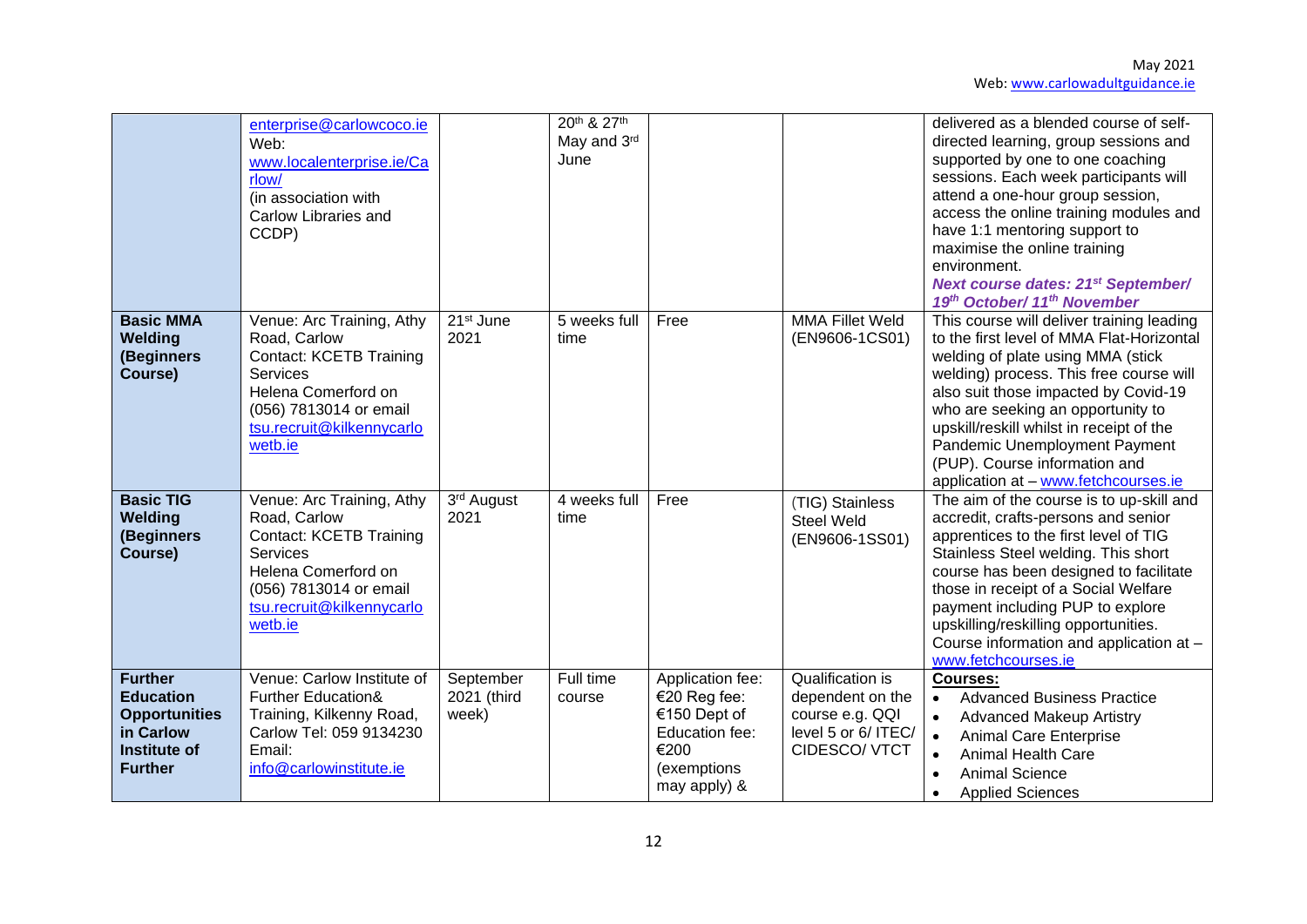| <b>Education &amp;</b><br><b>Training</b> | Web:<br>www.carlowinstitute.ie | examination fees<br><b>Additional fees</b><br>may apply<br>depending on<br>the course e.g.<br>materials,<br>clothing or<br>equipment fees<br>- please contact<br>course provider<br>for more details | <b>Applied Social Studies</b><br>$\bullet$<br>Art & Mixed Media (Portfolio<br>$\bullet$<br>Preparation)<br><b>Automation and Robotics</b><br>$\bullet$<br><b>Engineering Automotive</b><br>Technology<br>Barbering<br>$\bullet$<br><b>Beauty Therapy</b><br>$\bullet$<br><b>Business Administration with Legal</b><br>$\bullet$<br><b>Studies</b><br><b>Business with Digital Marketing</b><br>$\bullet$<br><b>Business with Human Resources</b><br>$\bullet$<br><b>Computer Systems and Networks</b><br>$\bullet$<br><b>Construction &amp; Building</b><br>$\bullet$<br><b>Early Years Educator</b><br>$\bullet$<br><b>Engineering Technology</b><br>$\bullet$<br>Film & TV Production<br>$\bullet$<br>Film Editing & Special Effects<br>$\bullet$<br>Fitness Instructor - Gym Based<br>Exercise<br>Furniture Making & Woodworking<br>$\bullet$<br>Games & Apps Development<br>$\bullet$<br>Graphic Design & Visual<br>$\bullet$<br><b>Communication (Portfolio</b><br>Preparation)<br>Hairdressing<br>$\bullet$<br><b>Healthcare Assistant</b><br>$\bullet$<br><b>Hotel &amp; Hospitality Operations</b><br>$\bullet$<br><b>Legal Studies</b><br>$\bullet$<br><b>Makeup Artistry</b><br>$\bullet$<br><b>Medical Administrator</b><br>$\bullet$<br><b>Music Performance</b><br>$\bullet$<br>Music Technology<br>$\bullet$<br><b>Nursing Studies</b><br>$\bullet$<br><b>Office Administration</b> |
|-------------------------------------------|--------------------------------|------------------------------------------------------------------------------------------------------------------------------------------------------------------------------------------------------|---------------------------------------------------------------------------------------------------------------------------------------------------------------------------------------------------------------------------------------------------------------------------------------------------------------------------------------------------------------------------------------------------------------------------------------------------------------------------------------------------------------------------------------------------------------------------------------------------------------------------------------------------------------------------------------------------------------------------------------------------------------------------------------------------------------------------------------------------------------------------------------------------------------------------------------------------------------------------------------------------------------------------------------------------------------------------------------------------------------------------------------------------------------------------------------------------------------------------------------------------------------------------------------------------------------------------------------------------------------------------------------------------|
|                                           |                                |                                                                                                                                                                                                      | Performing Arts<br>$\bullet$                                                                                                                                                                                                                                                                                                                                                                                                                                                                                                                                                                                                                                                                                                                                                                                                                                                                                                                                                                                                                                                                                                                                                                                                                                                                                                                                                                      |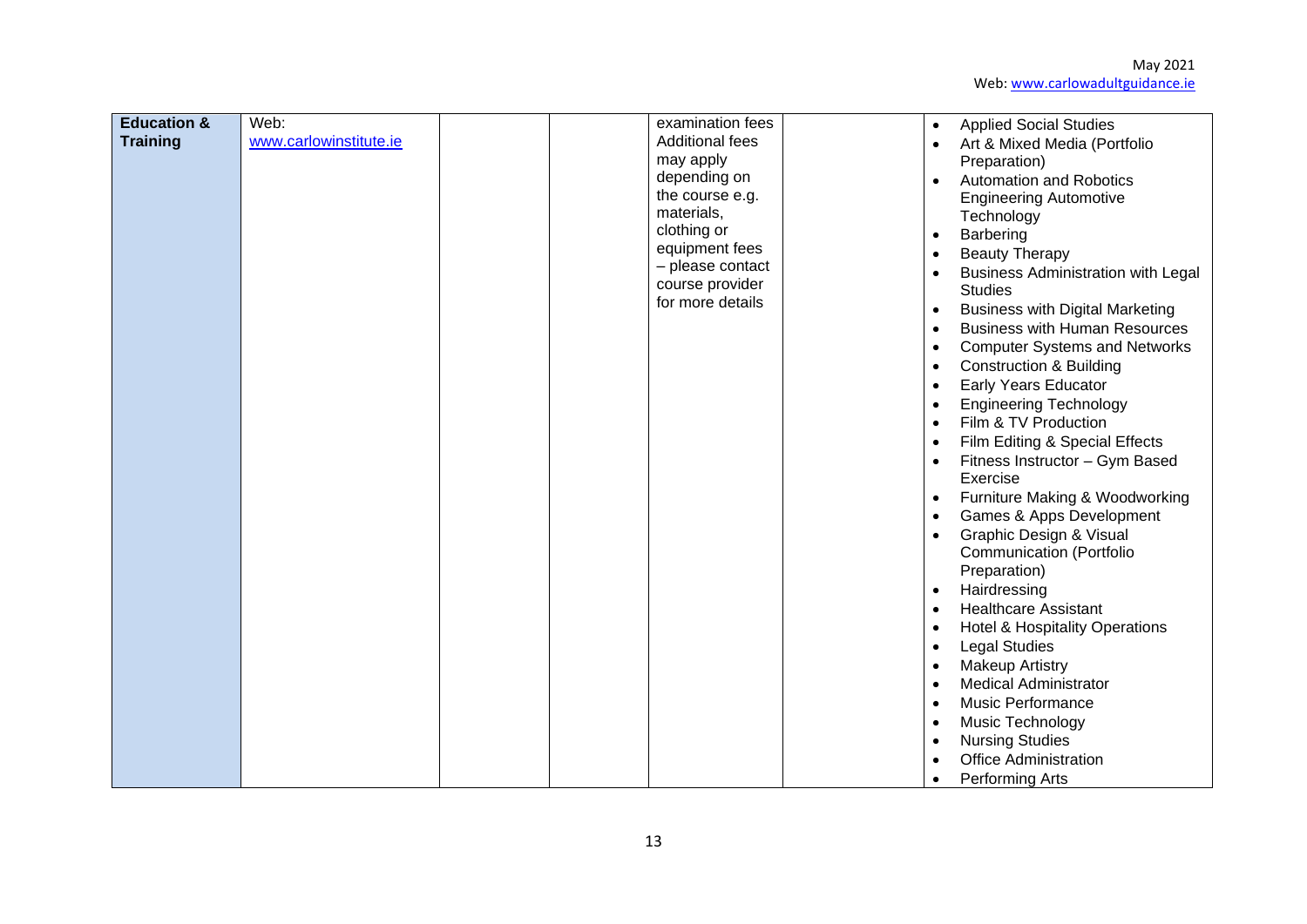|                                             |                                                                                                                                                                  |                                          |                                                                                            |                                                                                                                    | Photography (Portfolio<br>Preparation)<br>Pre-University Arts & Humanities<br>Pre-University Politics &<br><b>International Studies</b><br>Professional Cookery & Chef<br>Training<br>Professional Diploma in Beauty<br>Therapy<br>Psychology<br>$\bullet$<br><b>Public &amp; Emergency Services</b><br>Sales & Marketing<br><b>Special Needs Assistant</b><br>Sports Physiotherapy<br>Sports Science with Personal<br><b>Training Programme</b><br>Sports, Fitness & Exercise<br>Entry criteria: Unless otherwise stated,<br>the basic requirement for entry is<br>successful completion of the Leaving<br>Certificate or equivalent. Mature<br>students who do not have the above<br>qualifications are also eligible to apply. |
|---------------------------------------------|------------------------------------------------------------------------------------------------------------------------------------------------------------------|------------------------------------------|--------------------------------------------------------------------------------------------|--------------------------------------------------------------------------------------------------------------------|-----------------------------------------------------------------------------------------------------------------------------------------------------------------------------------------------------------------------------------------------------------------------------------------------------------------------------------------------------------------------------------------------------------------------------------------------------------------------------------------------------------------------------------------------------------------------------------------------------------------------------------------------------------------------------------------------------------------------------------|
| <b>Courses in the</b><br><b>VTOS Centre</b> | Venue: VTOS, 1-3<br>Granby Row, Carlow Tel:<br>059 9140311 Email:<br>info@vtoscarlow.ie<br>Web: www.vtoscarlow.ie<br>Applications also on<br>www.fetchcourses.ie | September<br>2021 (week<br>starting 6th) | Depending<br>on the<br>course - full<br>time or<br>morning<br>course up<br>to June<br>2022 | Free to eligible<br>participants -<br>course, books<br>and materials<br>are free of<br>charge to VTOS<br>learners. | VTOS is currently enrolling for:<br>Return to Learning for Adults (QQI<br>Level 3)<br>Computer & Information Skills (QQI<br>$\bullet$<br>Level 3)<br>ESOL for Work (QQI Level 4)<br>Office Administration (QQI Level 4)<br><b>Business Administration (QQI</b><br>Level 5)<br>Entry Requirements: Applicants must<br>be 21 years or over and in receipt of a<br>qualifying Social Welfare Payment for<br>at least 6 months                                                                                                                                                                                                                                                                                                        |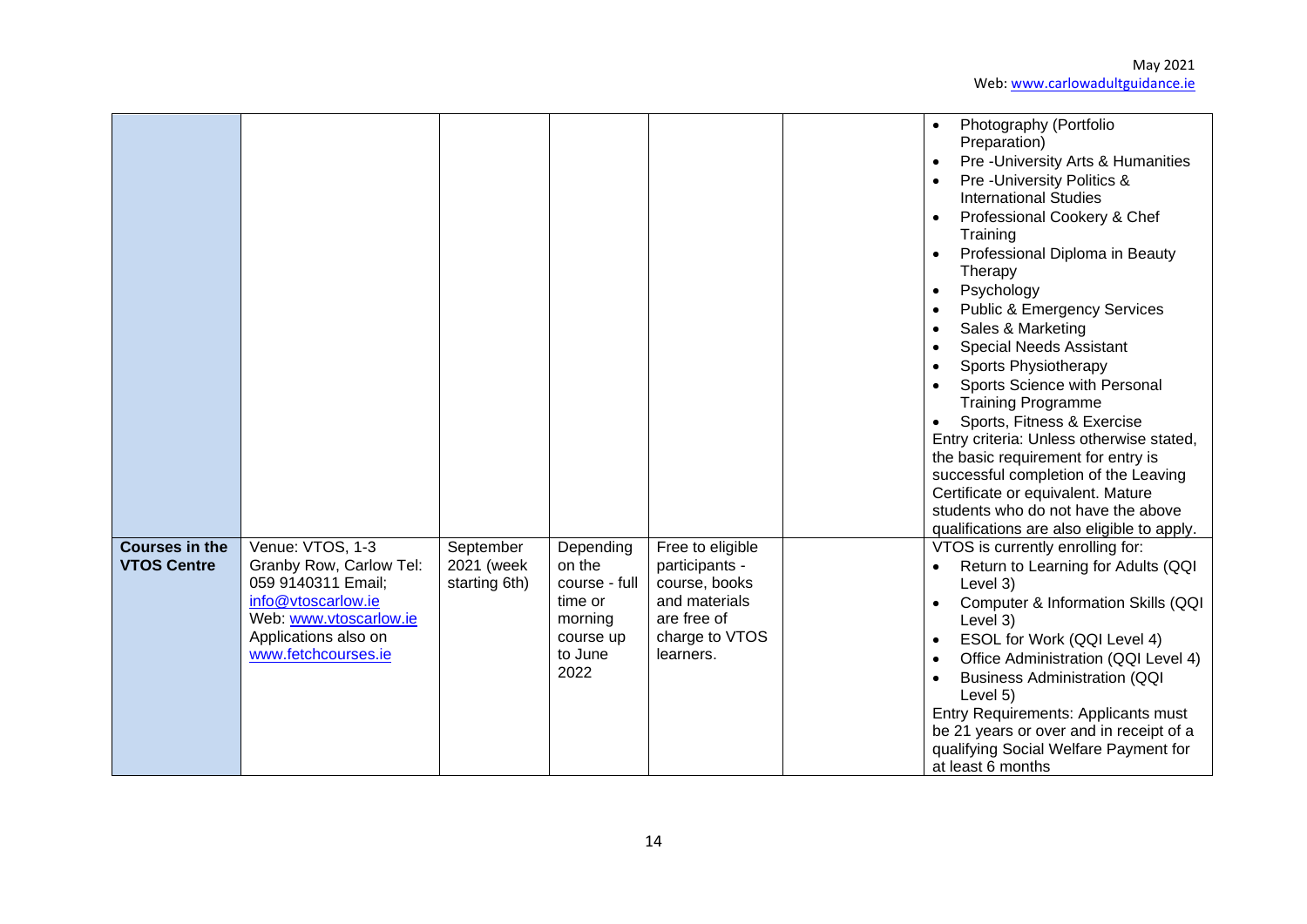| <b>Part time</b><br><b>Further</b><br><b>Education</b><br>opportunities<br>with the Back<br>to Education<br><b>Initiative</b><br>(BTEI) | Venue: Carlow town<br>BTEI, 1b Meadow Court,<br><b>Burrin Street, Carlow Tel:</b><br>059 9139532 E:<br>bteicarlow@kilkennycarlo<br>wetb.ie                                                                                      | September<br>2021 | Part time<br>courses                                                                               | Free to eligible<br>participants - for<br>social welfare<br>recipients or<br>medical card<br>holders or those<br>without a<br>Leaving Cert | QQI Level 4 or 5           | BTEI is currently enrolling for:<br>Information & Communications<br>$\bullet$<br>Technology Skills (QQI Level 4)<br>Healthcare Support (QQI Level 5)<br>$\bullet$<br>Office Administration (QQI Level 5)<br>$\bullet$<br>Applications also on<br>www.fetchcourses.ie                                                                                                                                                                                                                                                                                                                                                                                                                                           |
|-----------------------------------------------------------------------------------------------------------------------------------------|---------------------------------------------------------------------------------------------------------------------------------------------------------------------------------------------------------------------------------|-------------------|----------------------------------------------------------------------------------------------------|--------------------------------------------------------------------------------------------------------------------------------------------|----------------------------|----------------------------------------------------------------------------------------------------------------------------------------------------------------------------------------------------------------------------------------------------------------------------------------------------------------------------------------------------------------------------------------------------------------------------------------------------------------------------------------------------------------------------------------------------------------------------------------------------------------------------------------------------------------------------------------------------------------|
| <b>Moving On</b><br><b>Programme for</b><br>Young<br>Mothers -<br><b>Employment</b><br><b>Skills</b>                                    | Venue: St. Catherine's<br><b>Community Services,</b><br>Centre, St. Joseph's Road<br>For more information<br>please contact Bernie<br>Eccles on 056 7813014<br>www.catherines.ie<br>Applications also on<br>www.fetchcourses.ie | September<br>2021 | Monday -<br>Friday<br>9.30am-<br>2.30pm<br>(due to<br>finish in<br>June $-43$<br>weeks<br>approx.) | Free to eligible<br>applicants (free<br>childcare<br>facilities onsite<br>to support<br>participants on<br>this programme)                 | QQI Level 4 major<br>award | The Moving On Programme is a back<br>to education programme for mothers<br>with priority given to those aged<br>between 17 and 35 years of age.<br>Subjects - career planning, English &<br>Communications, Customer Service,<br>Functional Maths, IT Skills, personal<br>effectiveness, work experience,<br>workplace safety, understanding inter-<br>culturism                                                                                                                                                                                                                                                                                                                                               |
| <b>New Courses</b><br>in Carlow<br><b>College</b>                                                                                       | Venue: Carlow College<br>College, Street, Carlow<br>Tel: 059 9153200 Email:<br>infocc@carlowcollege.ie<br>Web:<br>www.carlowcollege.ie                                                                                          | September<br>2021 |                                                                                                    |                                                                                                                                            | QQI Level 8                | BA (Honours) in Psychology<br>1.<br>BA (Honours) in Media, English &<br>Culture<br>3. BA (Honours) in Philosophy,<br><b>Politics and Society</b><br>These new programmes are currently<br>undergoing QQI validation and are<br>aiming to have an intake in September<br>through direct application to the<br>College. While you cannot apply to<br>these programmes yet, if you are<br>interested in studying one of the<br>degree programmes being developed,<br>please complete and submit the<br>'Expression of Interest' form on the<br>Carlow College website<br>(www.carlowcollege.ie) and they will let<br>you know more details (modules, fees<br>etc.) when they are ready and when<br>you can apply. |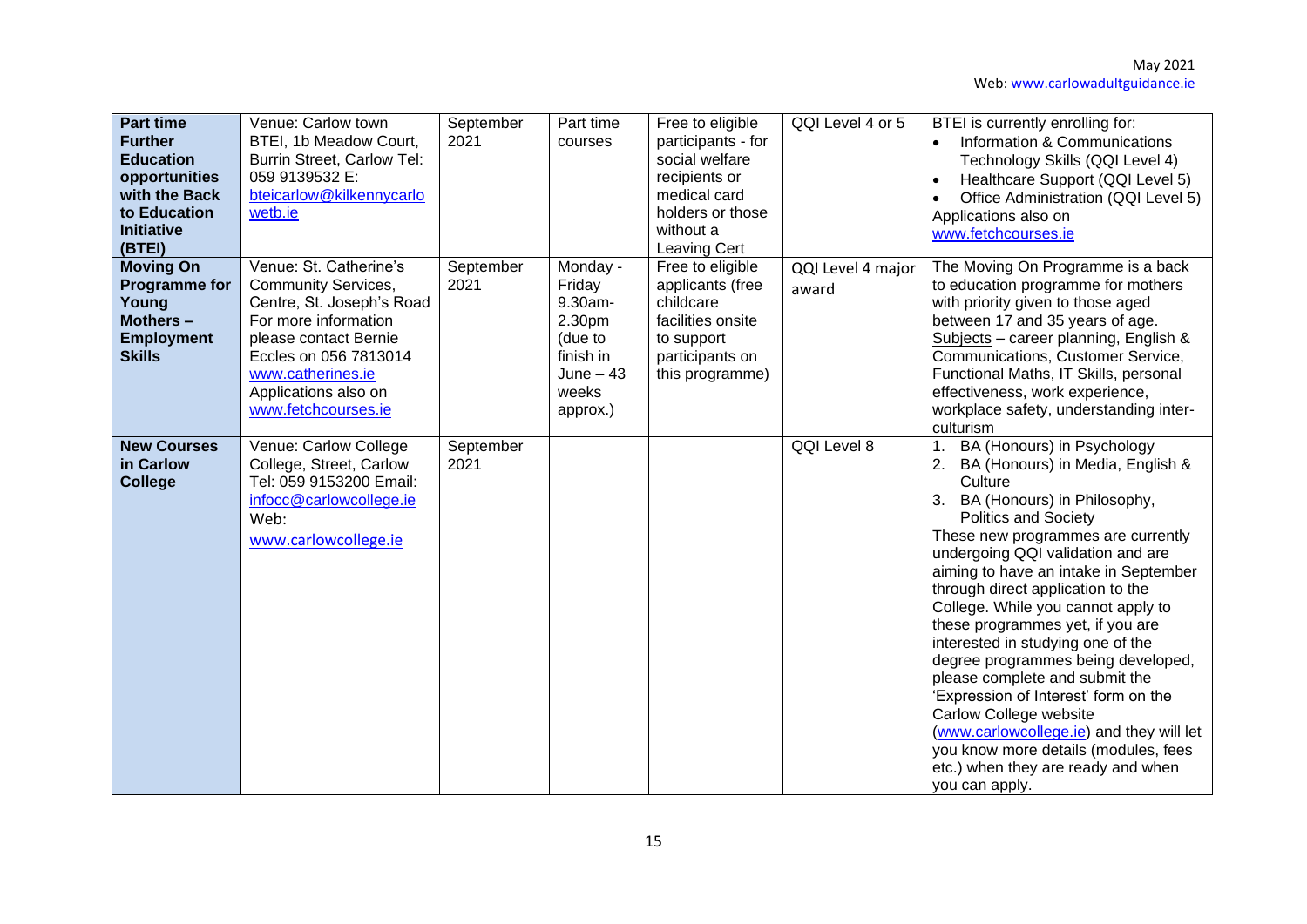# **BALLON/ RATHOE**

| <b>Course name</b>                                         | <b>Contact Information</b>                                                                                                                                                  | <b>Start date</b>                                        | <b>Duration</b>                            | Cost/fees                                                                                                                                    | <b>Qualification</b>           | <b>Miscellaneous Information</b>                                                                                                                                                                                                                                                                                 |
|------------------------------------------------------------|-----------------------------------------------------------------------------------------------------------------------------------------------------------------------------|----------------------------------------------------------|--------------------------------------------|----------------------------------------------------------------------------------------------------------------------------------------------|--------------------------------|------------------------------------------------------------------------------------------------------------------------------------------------------------------------------------------------------------------------------------------------------------------------------------------------------------------|
| <b>Adult Mosaic</b><br><b>Classes</b>                      | Venue: Craft Shed,<br>Webb's Social Farm,<br>Moorefield, Kilcoole,<br>Rathoe, R93X791                                                                                       | Ongoing                                                  |                                            | Contact course<br>provider                                                                                                                   |                                | Participants will have the flexibility to<br>produce their individual projects within<br>their own timeframes. Learners will buy<br>a base kit. This will take them from<br>start to completion of their project.<br>Further information on 085 7534544/<br>teachwebb@gmail.com                                  |
| <b>Sewing</b><br><b>Classes</b>                            | Venue: Online<br><b>Ballon Business &amp;</b><br><b>Training Centre</b><br>www.ballonbts.com                                                                                | Ongoing                                                  | Thursdays<br>$(2pm-4pm)$                   | Free                                                                                                                                         |                                | This course will run weekly. To<br>register, email ballonbts@gmail.com                                                                                                                                                                                                                                           |
| Bookkeeping-<br><b>Manual &amp;</b><br><b>Computerised</b> | Venue: Online<br><b>Ballon Business &amp;</b><br><b>Training Centre</b><br>Tel: 059 9159447<br>Web: www.bbts.ie<br>ballonbts@gmail.com                                      | $\sqrt{18^{th} M}$ ay –<br>20 <sup>th</sup> July<br>2021 | 10 Tuesdays<br>$(7-10pm)$                  | €300 (includes<br>tuition, exam &<br>certification)                                                                                          | QQI Level 5<br>component award | This course aims to provide the learner<br>with both an introduction to manual<br>bookkeeping terms and principles, and<br>the knowledge and skills necessary to<br>operate a computerised accounts<br>system.                                                                                                   |
| Payroll -<br><b>Manual &amp;</b><br><b>Computerised</b>    | Venue: Online<br><b>Ballon Business &amp;</b><br><b>Training Centre</b><br>Tel: 059 9159447<br>Web: www.bbts.ie<br>ballonbts@gmail.com                                      | $20th$ May $-$<br>22 <sup>nd</sup> July<br>2021          | 10 <sup>1</sup><br>Thursdays<br>$(7-10pm)$ | €300 (includes<br>tuition, exam &<br>certification)                                                                                          | QQI Level 5<br>component award | The purpose of this course is to equip<br>the learner with the knowledge, skills<br>and competence to operate and<br>maintain accurate payroll records using<br>manual and computerised systems, for<br>an organisation, working under general<br>direction and supervision                                      |
| Word<br><b>Processing</b>                                  | Venue: Ballon Business<br>& Training Centre<br>Contact BTEI on 059<br>9139532/<br>bteicarlow@kilkennycarl<br>owetb.ie<br>Applications also online<br>at www.fetchcourses.ie | 6 <sup>th</sup><br>September<br>2021                     | Mornings<br>over 13<br>weeks               | Free to eligible<br>learners - to<br>social welfare<br>recipients or<br>medical card<br>holders or those<br>without a Leaving<br>Certificate | QQI Level 5 minor<br>award     | On successful completion of this award<br>learners will be equipped with the<br>knowledge, skill and competence to<br>use a word processing application to<br>produce documents in a variety of<br>contexts to a mailable or publishable<br>standard whilst working autonomously<br>and under general direction. |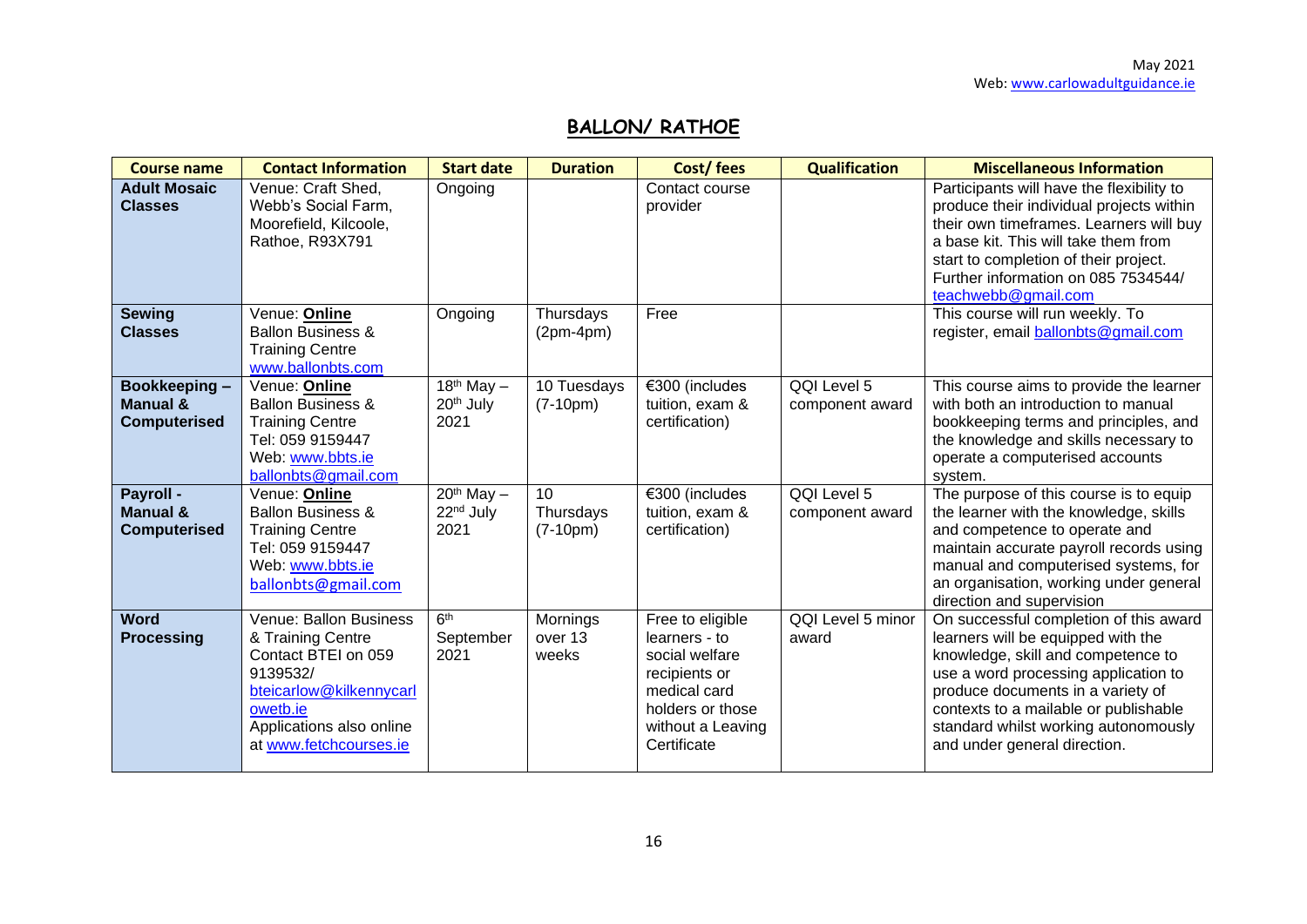| <b>Communications</b><br>for Office<br><b>Administration</b> | Venue: Ballon Business<br>& Training Centre<br>Contact BTEI on 059<br>9139532/<br>bteicarlow@kilkennycarl<br>owetb.ie                                                              | 7 <sup>th</sup><br>September<br>2021                                 | Mornings<br>over 13<br>mornings    | Free to eligible<br>learners - to<br>social welfare<br>recipients or<br>medical card<br>holders or those                                     | QQI Level 5 minor<br>award    | The purpose of this award is to equip<br>the learner with the relevant<br>knowledge, skill and competence to<br>communicate verbally and non-verbally<br>in standard everyday tasks and in<br>work-related tasks, operating                                                                                                                               |
|--------------------------------------------------------------|------------------------------------------------------------------------------------------------------------------------------------------------------------------------------------|----------------------------------------------------------------------|------------------------------------|----------------------------------------------------------------------------------------------------------------------------------------------|-------------------------------|-----------------------------------------------------------------------------------------------------------------------------------------------------------------------------------------------------------------------------------------------------------------------------------------------------------------------------------------------------------|
|                                                              | Applications also online<br>at www.fetchcourses.ie                                                                                                                                 |                                                                      |                                    | without a Leaving<br>Certificate                                                                                                             |                               | independently while under general<br>direction.                                                                                                                                                                                                                                                                                                           |
| <b>Horticulture</b>                                          | <b>Venue: Ballon Business</b><br>& Training Centre<br>Contact BTEI on 059<br>9139532/<br>bteicarlow@kilkennycarl<br>owetb.ie<br>Applications also online<br>at www.fetchcourses.ie | 7 <sup>th</sup><br>September<br>2021 or 8 <sup>th</sup><br>September | morning a<br>week over 13<br>weeks | Free to eligible<br>learners - to<br>social welfare<br>recipients or<br>medical card<br>holders or those<br>without a Leaving<br>Certificate | QQI Level 4<br>(minor awards) | The purpose of this award is to enable<br>the learner to work as a general<br>operative in horticulture, using<br>knowledge, skill and competence to<br>select, establish, grow and maintain a<br>range of plants under supervision.<br><b>Establishing Ornamental Flowering</b><br><b>Plants</b><br><b>Establishing Ornamental Trees &amp;</b><br>Shrubs |

# **HACKETSTOWN/ RATHVILLY/ CLONMORE**

| Course name             | <b>Contact Information</b> | <b>Start date</b> | <b>Duration</b> | Cost/fees             | <b>Qualification</b> | <b>Miscellaneous Information</b>         |
|-------------------------|----------------------------|-------------------|-----------------|-----------------------|----------------------|------------------------------------------|
| <b>Creative Studies</b> | Venue: Colaiste Eoin,      | 13 <sup>th</sup>  | 9 Monday        | <b>Contact Course</b> | QQI Level 6 Minor    | The aim of this course is to enable the  |
| for Special             | Hacketstown                | September         | evenings        | Provider              | Award                | learner to gain the knowledge, skill and |
| <b>Needs</b>            | Contact: Bernadette        | 2021              |                 |                       |                      | competence relevant to working with      |
|                         | O'Rourke on 056            |                   |                 |                       |                      | individuals with special educational     |
|                         | 7765103/                   |                   |                 |                       |                      | needs while emphasising the              |
|                         | adulteducationoffice@      |                   |                 |                       |                      | importance of creative studies from      |
|                         | kilkennycarlowetb.ie       |                   |                 |                       |                      | both a theoretical and practical         |
|                         |                            |                   |                 |                       |                      | perspective.                             |
|                         |                            |                   |                 |                       |                      | Course information and application -     |
|                         |                            |                   |                 |                       |                      | www.fetchcourses.ie                      |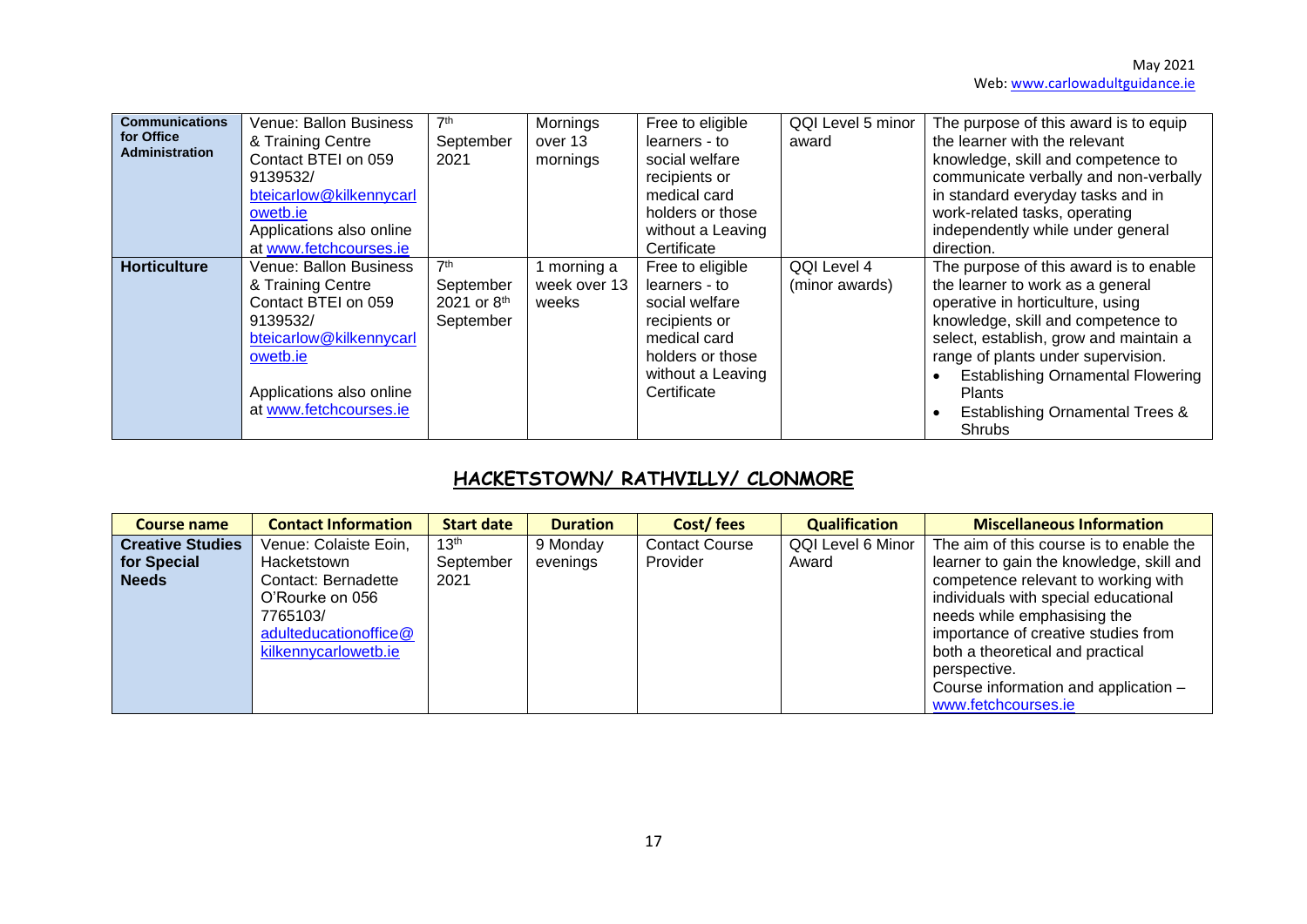# **TULLOW- UPCOMING COURSES**

| <b>Course name</b>                                            | <b>Contact Information</b>                                                                                                                             | <b>Start date</b>                     | <b>Duration</b>               | Cost/fees                                                                                                                                    | <b>Qualification</b>       | <b>Miscellaneous Information</b>                                                                                                                                                                                                                                               |
|---------------------------------------------------------------|--------------------------------------------------------------------------------------------------------------------------------------------------------|---------------------------------------|-------------------------------|----------------------------------------------------------------------------------------------------------------------------------------------|----------------------------|--------------------------------------------------------------------------------------------------------------------------------------------------------------------------------------------------------------------------------------------------------------------------------|
| <b>Infection</b><br><b>Prevention &amp;</b><br><b>Control</b> | Venue: Teach Bhride<br>Contact BTEI on 059<br>9139532/<br>bteicarlow@kilkennyca<br>rlowetb.ie                                                          | 6 <sup>th</sup><br>September<br>2021  | 1 morning<br>over 13<br>weeks | Free to eligible<br>learners - to<br>social welfare<br>recipients or<br>medical card<br>holders or those<br>without a Leaving<br>Certificate | QQI Level 5 minor<br>award | The purpose of this award is to equip<br>the learner with the knowledge, skill<br>and competence to prevent and control<br>infection within the health services<br>area.<br>Applications also online at<br>www.fetchcourses.ie                                                 |
| <b>Communications</b><br>for Healthcare                       | Venue: Teach Bhride<br>Contact BTEI on 059<br>9139532/<br>bteicarlow@kilkennyca<br>rlowetb.ie<br>Applications also<br>online at<br>www.fetchcourses.ie | 7 <sup>th</sup><br>September<br>2021  | 1 morning<br>over 13<br>weeks | Free to eligible<br>learners - to<br>social welfare<br>recipients or<br>medical card<br>holders or those<br>without a Leaving<br>Certificate | QQI Level 5 minor<br>award | The purpose of this award is to equip<br>the learner with the relevant<br>knowledge, skill and competence to<br>communicate verbally and non-verbally<br>in standard everyday tasks and in<br>work-related tasks, operating<br>independently while under general<br>direction. |
| <b>Care Support</b>                                           | Venue: Teach Bhride<br>Contact BTEI on 059<br>9139532/<br>bteicarlow@kilkennyca<br>rlowetb.ie<br>Applications also<br>online at<br>www.fetchcourses.ie | gth<br>September<br>2021              | 1 morning<br>over 13<br>weeks | Free to eligible<br>learners - to<br>social welfare<br>recipients or<br>medical card<br>holders or those<br>without a Leaving<br>Certificate | QQI Level 5 minor<br>award | The purpose of this award is to equip<br>the learner with the knowledge, skill<br>and competence to work effectively in<br>a care setting. It aims to promote good<br>practice and respect for diversity in<br>lifestyle, religion and culture in care<br>work.                |
| <b>Care of the</b><br><b>Older Person</b>                     | Venue: Teach Bhride<br>Contact BTEI on 059<br>9139532/<br>bteicarlow@kilkennyca<br>rlowetb.ie                                                          | 10 <sup>th</sup><br>September<br>2021 | 1 morning<br>over<br>13weeks  | Free to eligible<br>learners - to<br>social welfare<br>recipients or<br>medical card<br>holders or those<br>without a Leaving<br>Certificate | QQI Level 5 minor<br>award | The purpose of this award is to equip<br>the learner with the knowledge, skill<br>and competence to meet the full range<br>of needs of older people in a variety of<br>care settings.<br>Applications also online at<br>www.fetchcourses.ie                                    |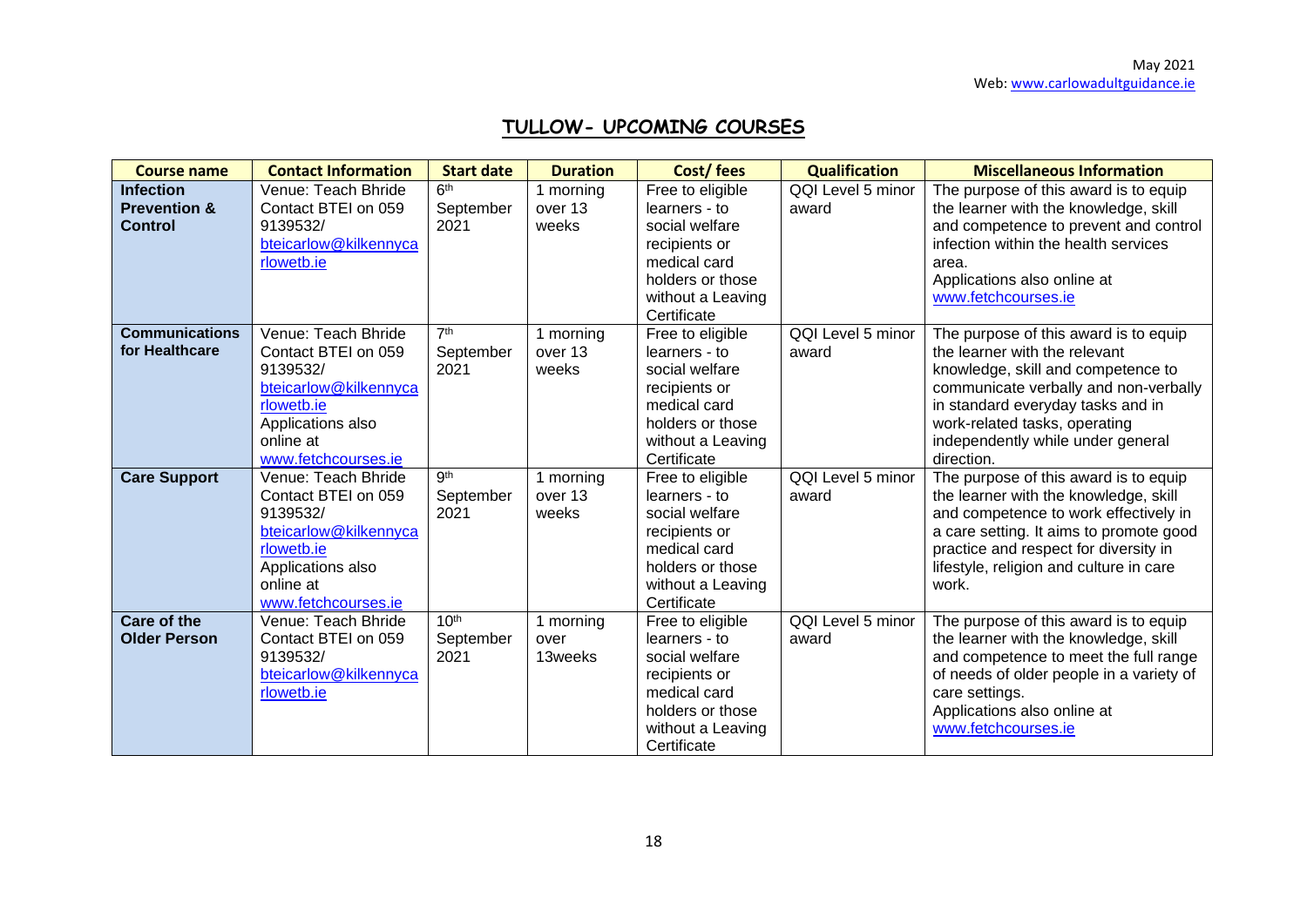#### **Carlow Social Prescribing Service**

Carlow Social Prescribing Service is a new free service in Carlow which works to reduce social isolation and increase health and wellbeing. They can help by providing information on social groups, exercise classes, relaxation sessions, volunteering opportunities, support services and much more all in your local area. For more information please contact Sinead on 086 4147511/ email: [socialprescribing@catherines.ie](mailto:socialprescribing@catherines.ie)

| <b>Course name</b>                                      | <b>Contact Information</b>                                                                               | <b>Start date</b> | <b>Duration</b> | Cost/fees | <b>Qualification</b> | <b>Miscellaneous Information</b>                                                                                                                                                                                                                                                                                                           |
|---------------------------------------------------------|----------------------------------------------------------------------------------------------------------|-------------------|-----------------|-----------|----------------------|--------------------------------------------------------------------------------------------------------------------------------------------------------------------------------------------------------------------------------------------------------------------------------------------------------------------------------------------|
| <b>Mindfulness</b><br><b>Sessions</b>                   | Venue: Online                                                                                            | Ongoing           |                 | Free      |                      | Guided mindfulness exercises<br>available on<br>http://www.freemindfulness.org/downl<br>oad                                                                                                                                                                                                                                                |
| <b>Daily</b><br><b>Meditation</b><br><b>Sessions</b>    | Venue: <b>Online</b><br>Tel: 086 1746330<br>Email:<br>recoverycollegesoutheast<br>@gmail.com             | Daily at<br>10am  |                 | Free      |                      | Daily mediation session on the<br>Recovery College South East<br>Facebook page -<br>www.facebook.com/RecoveryCollegeS<br>outhEast                                                                                                                                                                                                          |
| <b>Self-Directed</b><br><b>Life Skills</b><br>Programme | Venue: <b>Online</b><br>Aware<br>1800804848<br>supportmail@aware.ie<br>Web: www.aware.ie                 | Ongoing           |                 | Free      |                      | <b>Content</b><br>Space from Stress<br>Space for Sleep<br>Space for Resilience<br>Space from Covid-19<br>Each programme consists of individual<br>modules to complete, in your own<br>time. This programme may also be<br>helpful to work through while you wait<br>for the next Life Skills online<br>programme to open for registration. |
| <b>Wellness</b><br><b>Workshops</b>                     | Venue: Online<br>Suicide or Survive<br>LoCall 1890 577 577 or<br>01 272 2158<br>info@suicideorsurvive.ie | Ongoing           |                 | Free      |                      | <b>Workshops</b><br><b>Wellness Workshop</b><br>YouMatter Workshop<br>These workshops have been<br>developed from listening to people's<br>experiences and what has helped them                                                                                                                                                            |

## **Wellness & Mental Health Courses/ Workshops**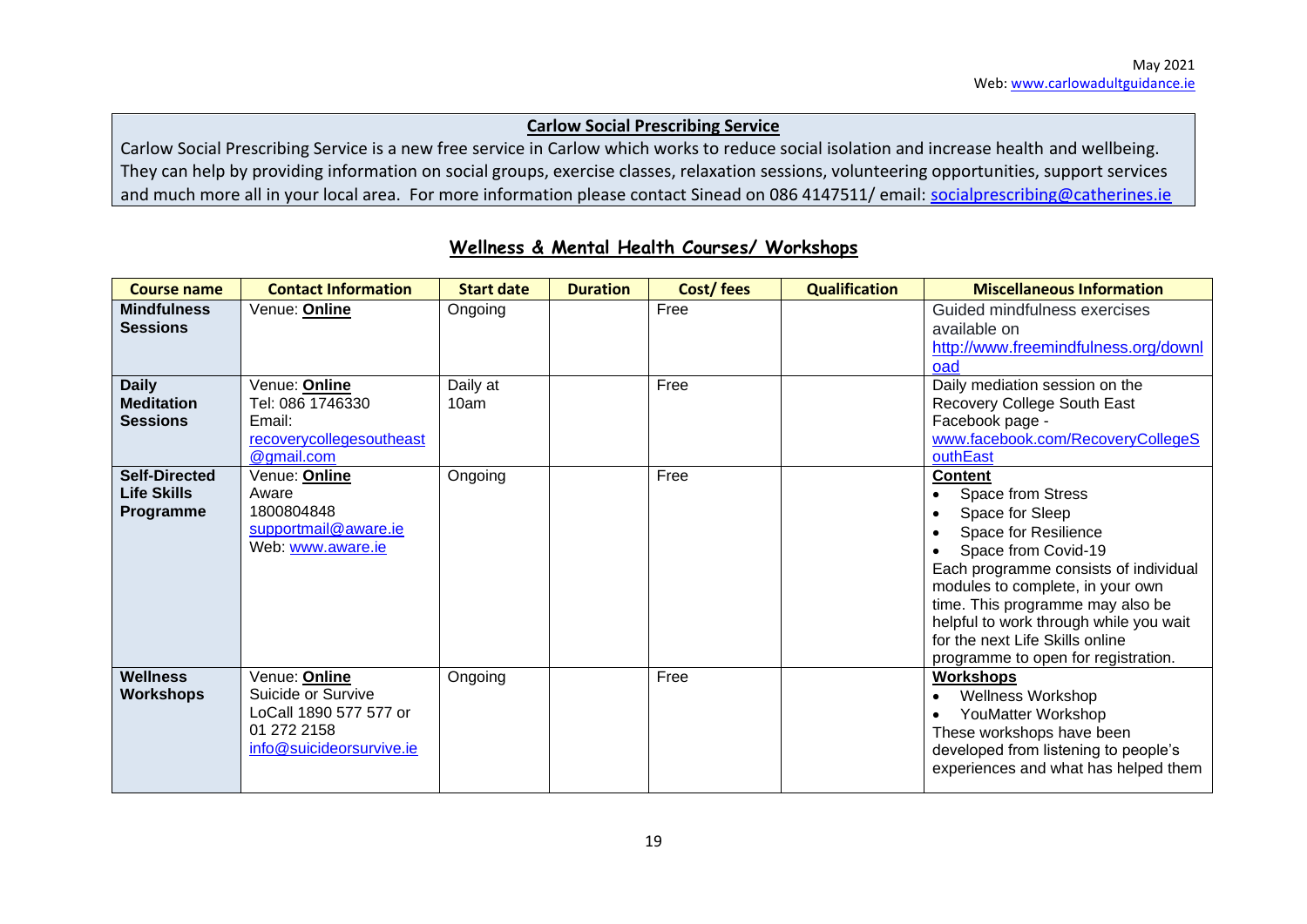|                                                                            |                                                                                                                                        |                                         |                                                             |      | when their mental health has taken a<br>dip. Website: https://suicideorsurvive.ie                                                                                                                                                                                                                                                                                                                                                                                                                                          |
|----------------------------------------------------------------------------|----------------------------------------------------------------------------------------------------------------------------------------|-----------------------------------------|-------------------------------------------------------------|------|----------------------------------------------------------------------------------------------------------------------------------------------------------------------------------------------------------------------------------------------------------------------------------------------------------------------------------------------------------------------------------------------------------------------------------------------------------------------------------------------------------------------------|
| 21 Day<br><b>Walking</b><br><b>Challenge</b>                               | Organised by Get Ireland<br>Walking<br>Tel: (01) 6251109<br>E:<br>info@getirelandwalking.ie<br>www.getirelandwalking.ie                | Ongoing                                 |                                                             | Free | Aim to walk for at least 30 minutes<br>each day. You don't have to do it all at<br>once you can build up to 30 minutes or<br>more by being active for at least 10<br>minutes in the early days. Just keep<br>increasing the length of your walk, and<br>watch the minutes add up. You can<br>download a record card on the website.                                                                                                                                                                                        |
| 5 KM<br><b>Beginners</b><br><b>Running</b><br>Programme                    | Organised by Athletics<br>Ireland. Programme plan<br>available at<br>www.athleticsireland.ie                                           | Ongoing                                 | 8-week<br>programme                                         | Free | This programme is only a suggestion<br>and should be adapted to suit your<br>work and home life and the days of the<br>week that is most convenient for you to<br>exercise. Happy Running!                                                                                                                                                                                                                                                                                                                                 |
| <b>Recovery</b><br><b>College South</b><br><b>East</b><br><b>Workshops</b> | Venue: Online<br>Tel: 086 1746330<br>Email:<br>recoverycollegesoutheast<br>@gmail.com<br>Web:<br>www.recoverycollegesout<br>heast.com/ | $May - June$<br>Workshops               | Varies                                                      | Free | Courses at the Recovery College are<br>for everyone.<br><b>May Workshops</b><br>3rd - Understanding and Living with<br>Bipolar<br>10 <sup>th</sup> – Understanding and Managing<br><b>Stress</b><br>10 <sup>th</sup> – Talking and Listening: It Works<br><b>Both Ways</b><br>18th - Practical Facilitation Skills<br>19th - Understanding Loss and<br>Bereavement<br>26th - Lunchtime Wellbeing<br><b>June Workshops</b><br>2 <sup>nd</sup> June - Understanding and<br>Managing Anger<br>30th June - Lunchtime Wellbeing |
| <b>Living Well</b><br>Programme                                            | Venue: Online<br>Provided by the $HSE$<br>For bookings or enquiries<br>email:<br>selfmanagementsupports<br>sech@hse.ie                 | 24 <sup>th</sup> May<br>2021<br>onwards | 6-week<br>programme<br>(21/ <sub>2</sub> hours<br>per week) | Free | Living Well is a free Self-Management<br>programme for adults living with long-<br>term health conditions.<br>Dates:<br>$24th$ May - 12 <sup>th</sup> July - any long-<br>term health conditions                                                                                                                                                                                                                                                                                                                           |